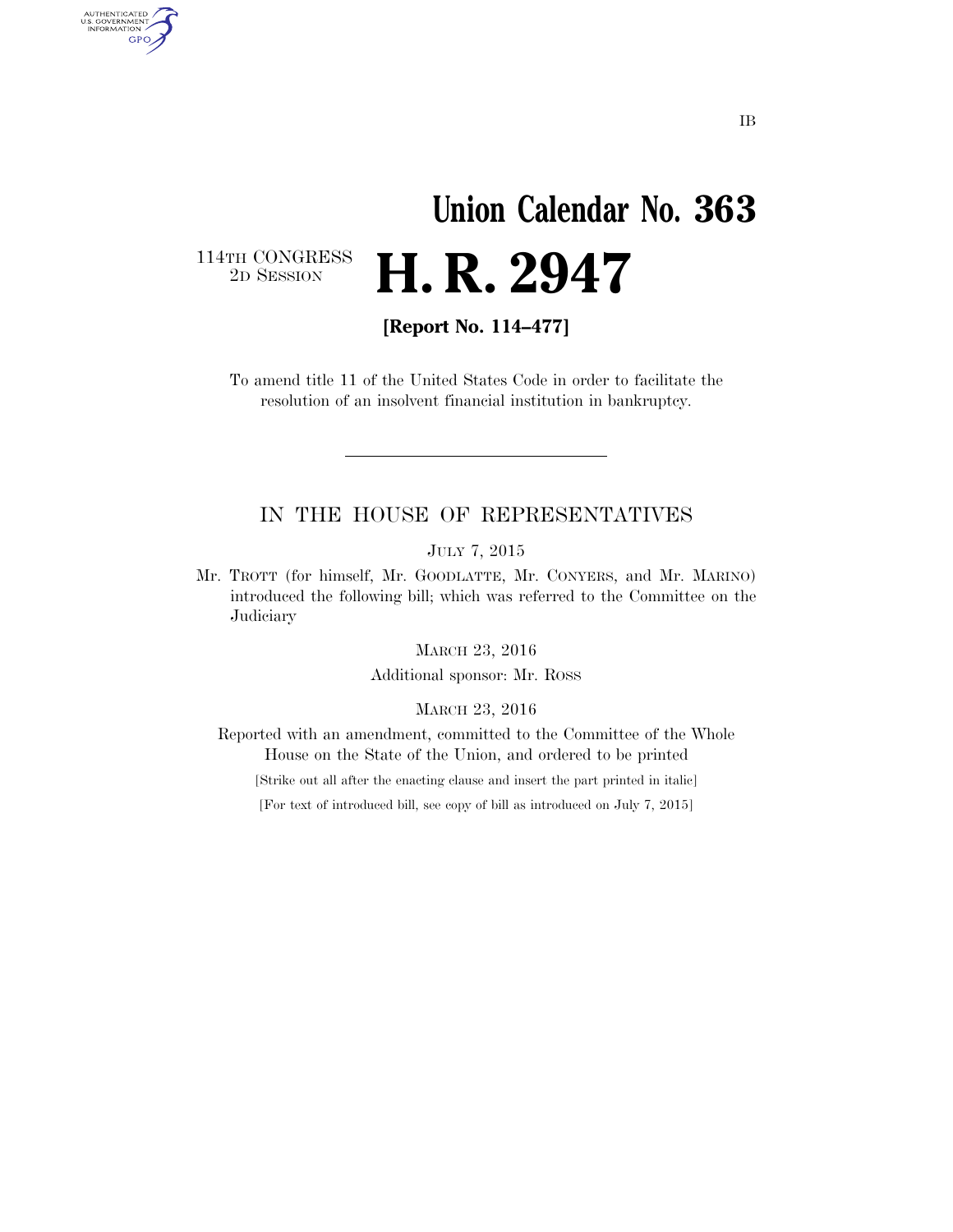# **A BILL**

2

To amend title 11 of the United States Code in order to facilitate the resolution of an insolvent financial institution in bankruptcy.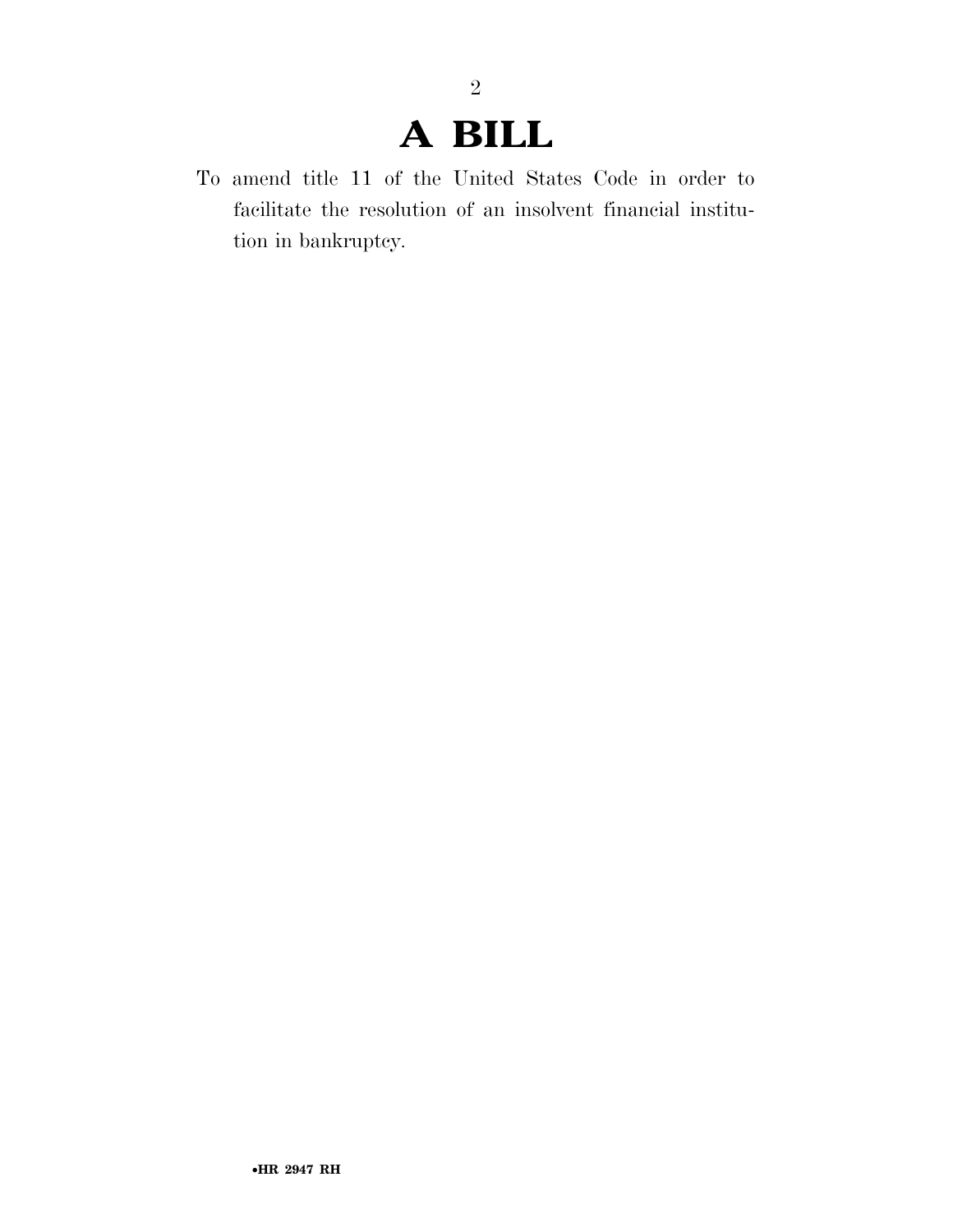*Be it enacted by the Senate and House of Representa- tives of the United States of America in Congress assembled, SECTION 1. SHORT TITLE. This Act may be cited as the ''Financial Institution Bankruptcy Act of 2016''. SEC. 2. GENERAL PROVISIONS RELATING TO COVERED FI- NANCIAL CORPORATIONS. (a) DEFINITION.—Section 101 of title 11, United States Code, is amended by inserting the following after paragraph (9): ''(9A) The term 'covered financial corporation' means any corporation incorporated or organized under any Federal or State law, other than a stock- broker, a commodity broker, or an entity of the kind specified in paragraph (2) or (3) of section 109(b), that is—* 

 *''(A) a bank holding company, as defined in section 2(a) of the Bank Holding Company Act of 1956; or* 

 *''(B) a corporation that exists for the pri- mary purpose of owning, controlling and financ- ing its subsidiaries, that has total consolidated assets of \$50,000,000,000 or greater, and for which, in its most recently completed fiscal year—*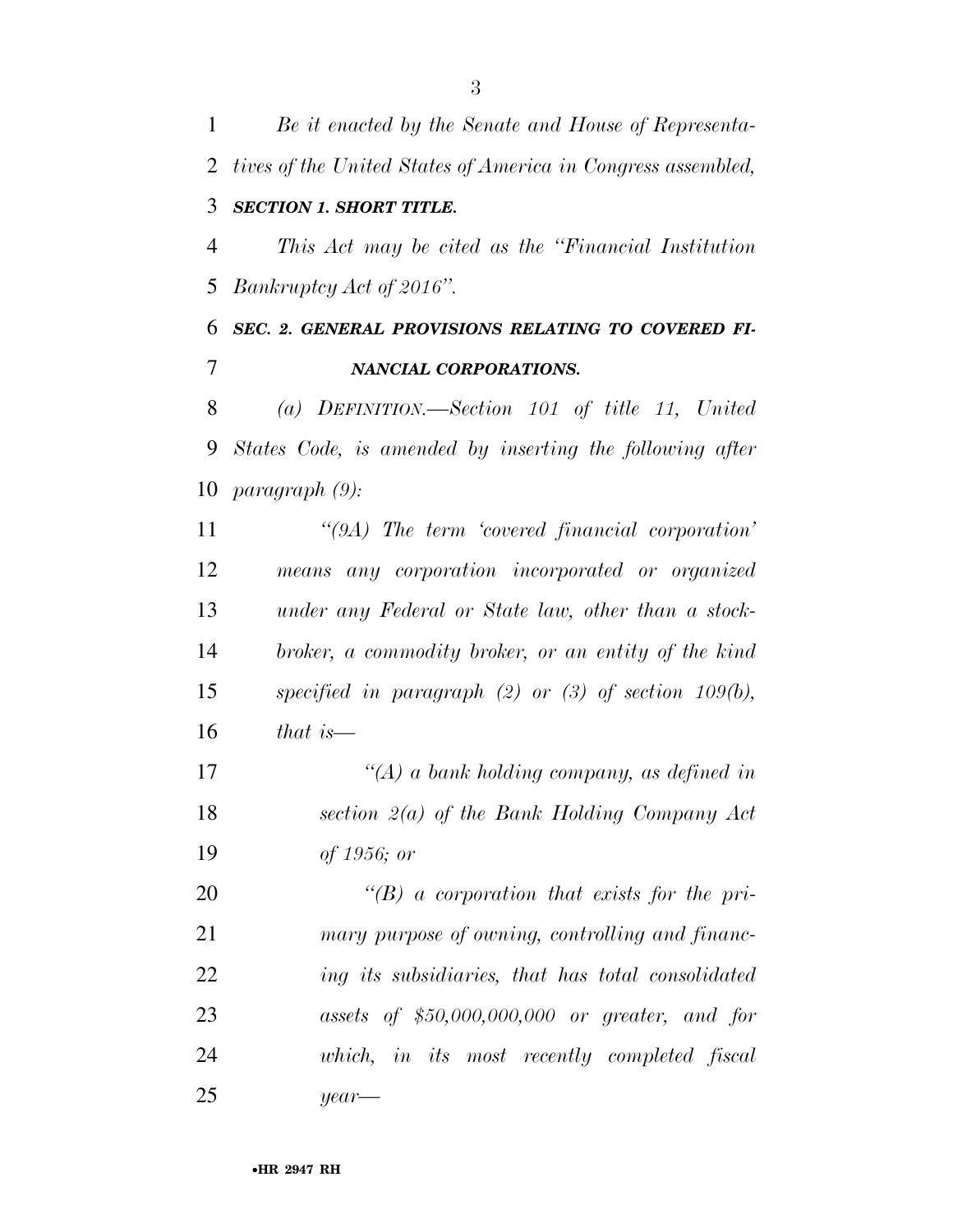| $\mathbf{1}$   | " $(i)$ annual gross revenues derived by                    |
|----------------|-------------------------------------------------------------|
| $\overline{2}$ | the corporation and all of its subsidiaries                 |
| 3              | from activities that are financial in nature                |
| $\overline{4}$ | (as defined in section $4(k)$ of the Bank                   |
| 5              | Holding Company Act of 1956) and, if ap-                    |
| 6              | plicable, from the ownership or control of                  |
| 7              | one or more insured depository institutions,                |
| 8              | represents 85 percent or more of the consoli-               |
| 9              | dated annual gross revenues of the corpora-                 |
| 10             | tion; or                                                    |
| 11             | $``(ii)$ the consolidated assets of the cor-                |
| 12             | poration and all of its subsidiaries related                |
| 13             | to activities that are financial in nature (as              |
| 14             | defined in section $4(k)$ of the Bank Holding               |
| 15             | Company Act of 1956) and, if applicable,                    |
| 16             | related to the ownership or control of one or               |
| 17             | more insured depository institutions, rep-                  |
| 18             | resents 85 percent or more of the consoli-                  |
| 19             | dated assets of the corporation.".                          |
| 20             | (b) APPLICABILITY OF CHAPTERS.—Section $103$ of             |
| 21             | title 11, United States Code, is amended by adding at the   |
| 22             | end the following:                                          |
| 23             | "(1) Subchapter V of chapter 11 of this title applies       |
| 24             | only in a case under chapter 11 concerning a covered finan- |
| 25             | cial corporation.".                                         |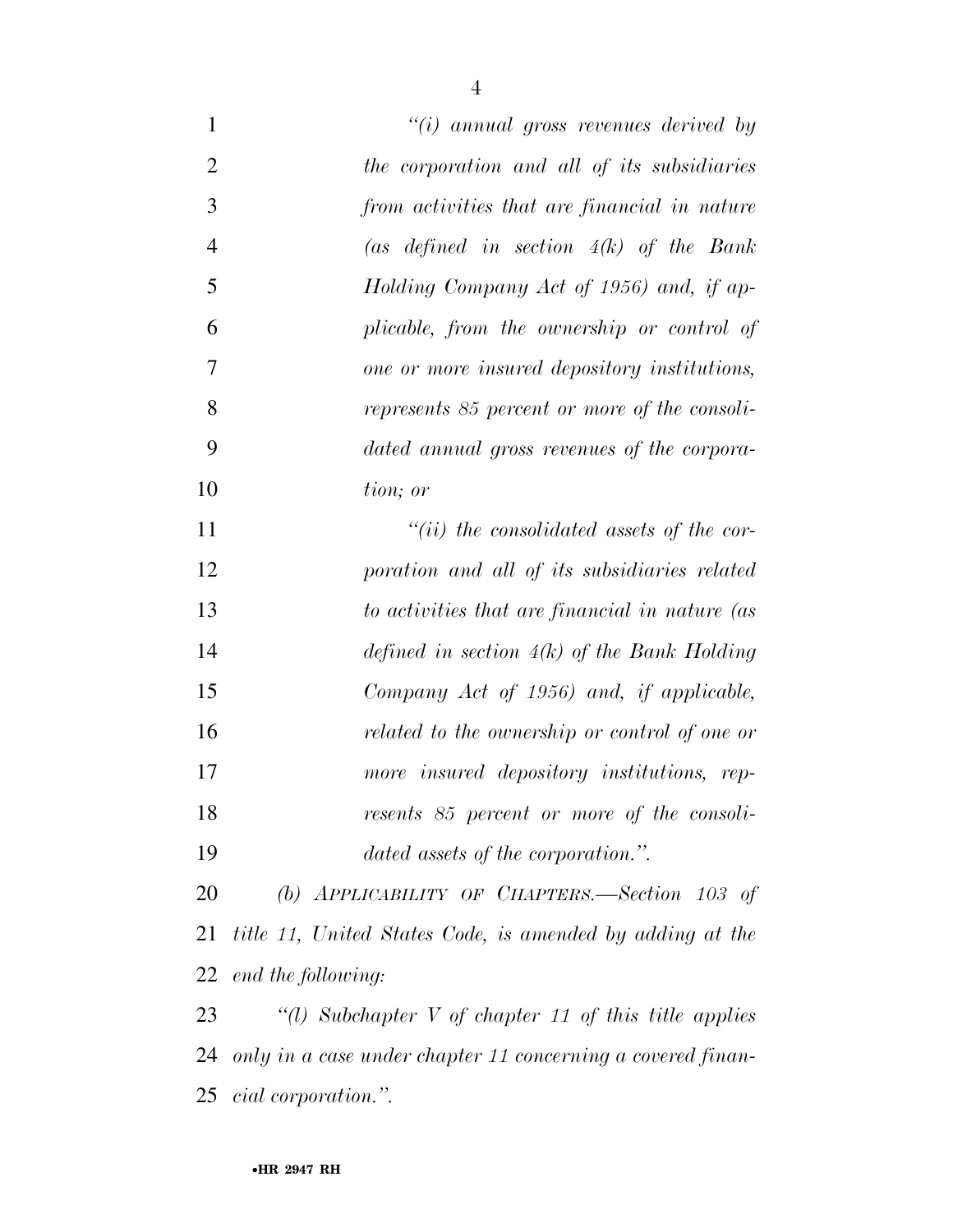| $\mathbf{1}$   | (c) WHO MAY BE A DEBTOR.—Section 109 of title 11,           |
|----------------|-------------------------------------------------------------|
| 2              | United States Code, is amended—                             |
| 3              | $(1)$ in subsection $(b)$ —                                 |
| $\overline{4}$ | (A) in paragraph (2), by striking "or" at                   |
| 5              | the end;                                                    |
| 6              | $(B)$ in paragraph $(3)(B)$ , by striking the pe-           |
| 7              | riod at the end and inserting "; or"; and                   |
| 8              | $(C)$ by adding at the end the following:                   |
| 9              | $\lq(4)$ a covered financial corporation."; and             |
| 10             | $(2)$ in subsection $(d)$ —                                 |
| 11             | $(A)$ by striking "and" before "an uninsured"               |
| 12             | State member bank";                                         |
| 13             | $(B)$ by striking "or" before "a corporation";              |
| 14             | and                                                         |
| 15             | $(C)$ by inserting ", or a covered financial                |
| 16             | corporation" after "Federal Deposit Insurance               |
| 17             | Corporation Improvement Act of 1991".                       |
| 18             | (d) CONVERSION TO CHAPTER 7.—Section 1112 of title          |
| 19             | 11, United States Code, is amended by adding at the end     |
| 20             | <i>the following:</i>                                       |
| 21             | "(g) Notwithstanding section 109(b), the court may          |
| 22             | convert a case under subchapter $V$ to a case under chapter |
| 23             | $\gamma$ if—                                                |
| 24             | $\lq(1)$ a transfer approved under section 1185 has         |
| 25             | been consummated;                                           |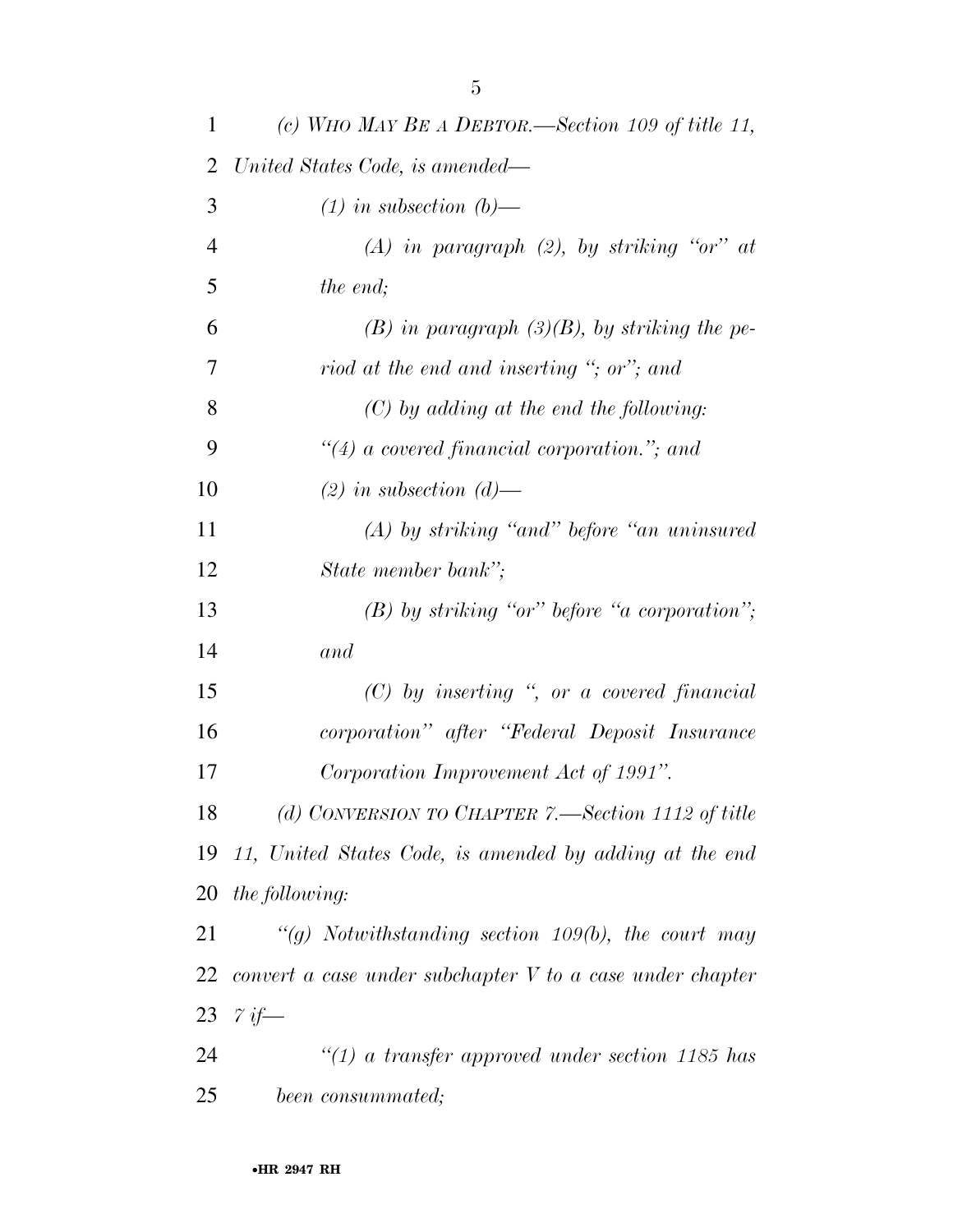| $\mathbf{1}$   | $\lq(2)$ the court has ordered the appointment of a         |
|----------------|-------------------------------------------------------------|
| $\overline{2}$ | special trustee under section 1186; and                     |
| 3              | $\lq(3)$ the court finds, after notice and a hearing,       |
| $\overline{4}$ | that conversion is in the best interest of the creditors    |
| 5              | and the estate.".                                           |
| 6              | $(e)(1)$ Section 726 $(a)(1)$ of title 11, United States    |
| 7              | Code, is amended by inserting after "first," the following: |
| 8              | "in payment of any unpaid fees, costs, and expenses of a    |
| 9              | special trustee appointed under section 1186, and then".    |
| 10             | $(2)$ Section 1129 $(a)$ of title 11, United States Code,   |
| 11             | is amended by inserting after paragraph (16) the following: |
| 12             | " $(17)$ In a case under subchapter V, all payable          |
| 13             | fees, costs, and expenses of the special trustee have       |
| 14             | been paid or the plan provides for the payment of all       |
| 15             | such fees, costs, and expenses on the effective date of     |
| 16             | the plan.                                                   |
| 17             | " $(18)$ In a case under subchapter V, confirma-            |
| 18             | tion of the plan is not likely to cause serious adverse     |
| 19             | effects on financial stability in the United States.".      |
| 20             | (f) Section $322(b)(2)$ of title 11, United States Code,    |
| 21             | is amended by striking "The" and inserting "In cases under  |
| 22             | subchapter V, the United States trustee shall recommend to  |
| 23             | the court, and in all other cases, the".                    |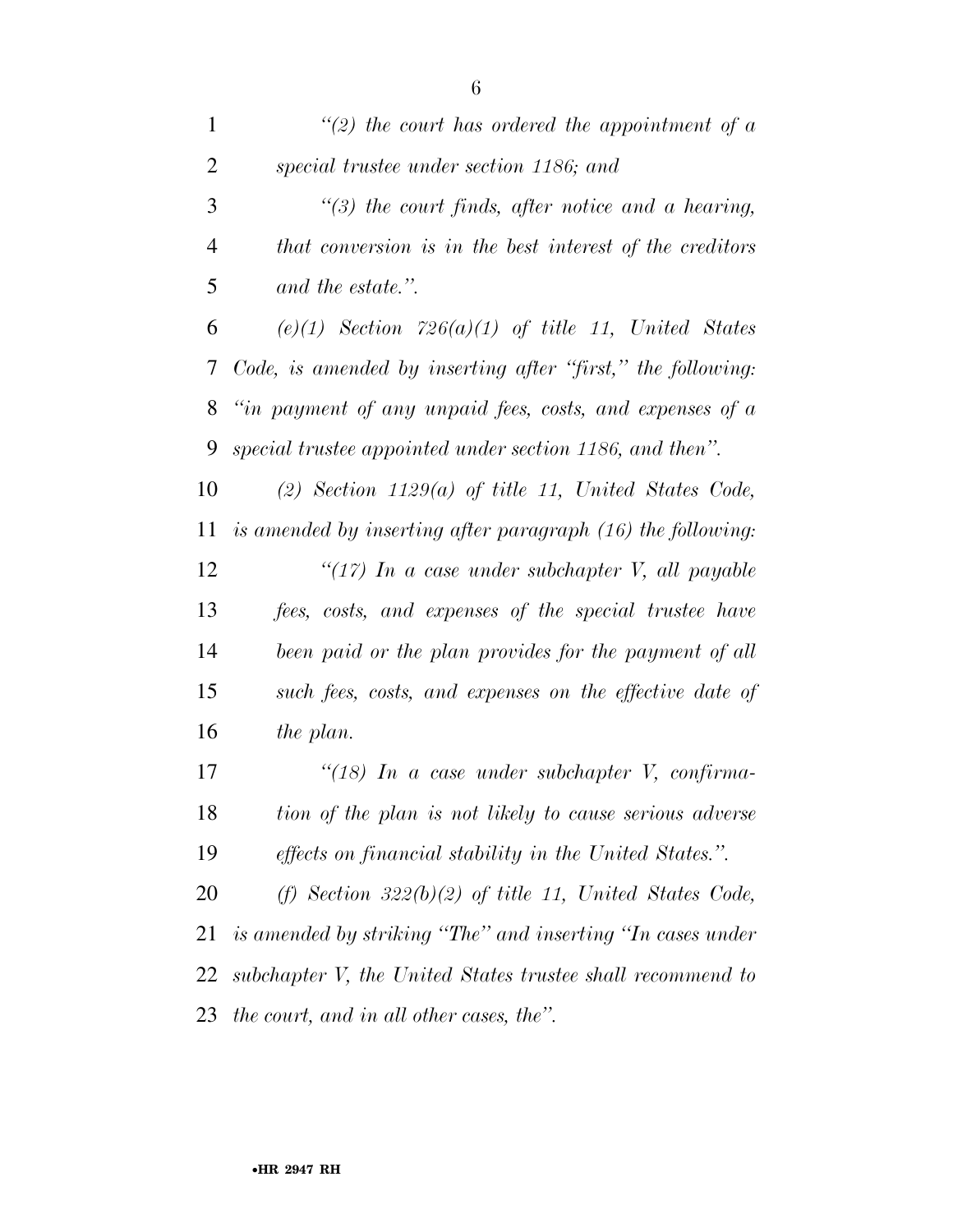*SEC. 3. LIQUIDATION, REORGANIZATION, OR RECAPITAL- IZATION OF A COVERED FINANCIAL COR- PORATION. Chapter 11 of title 11, United States Code, is amended by adding at the end the following: ''SUBCHAPTER V—LIQUIDATION, REORGANIZA- TION, OR RECAPITALIZATION OF A COVERED FINANCIAL CORPORATION ''§ 1181. Inapplicability of other sections ''Sections 303 and 321(c) do not apply in a case under this subchapter concerning a covered financial corporation. Section 365 does not apply to a transfer under section 1185, 1187, or 1188. ''§ 1182. Definitions for this subchapter ''In this subchapter, the following definitions shall apply: ''(1) The term 'Board' means the Board of Gov- ernors of the Federal Reserve System. ''(2) The term 'bridge company' means a newly formed corporation to which property of the estate may be transferred under section 1185(a) and the eq- uity securities of which may be transferred to a spe- cial trustee under section 1186(a). ''(3) The term 'capital structure debt' means all unsecured debt of the debtor for borrowed money for*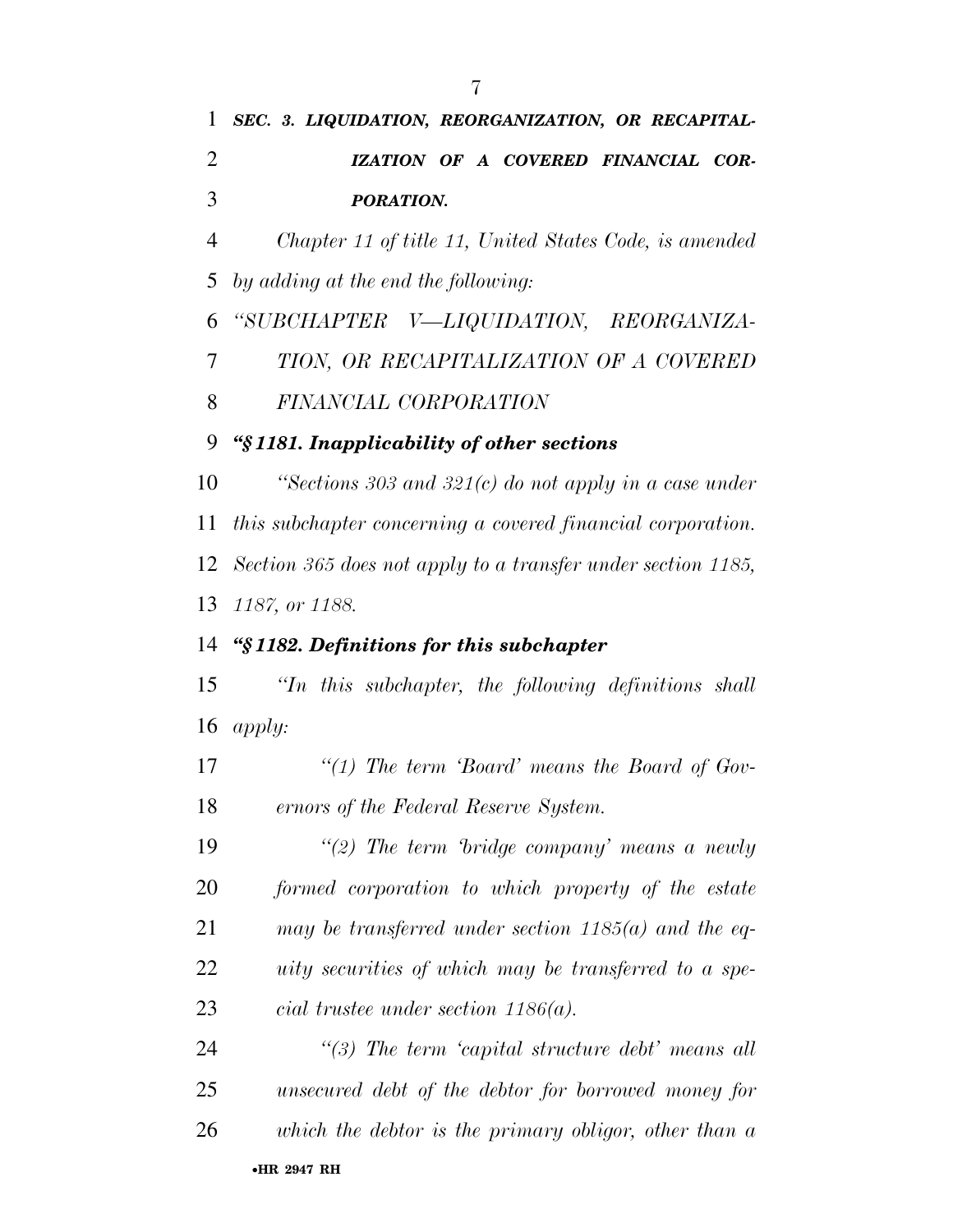| $\mathbf{1}$   | qualified financial contract and other than debt se-                  |
|----------------|-----------------------------------------------------------------------|
| $\overline{2}$ | cured by a lien on property of the estate that is to                  |
| 3              | be transferred to a bridge company pursuant to an                     |
| $\overline{4}$ | order of the court under section $1185(a)$ .                          |
| 5              | $\lq(4)$ The term 'contractual right' means a con-                    |
| 6              | $tractual$ right of a kind defined in section 555, 556,               |
| 7              | 559, 560, or 561.                                                     |
| 8              | $\lq(5)$ The term 'qualified financial contract'                      |
| 9              | means any contract of a kind defined in paragraph                     |
| 10             | $(25)$ , $(38A)$ , $(47)$ , or $(53B)$ of section 101, section        |
| 11             | $741(7)$ , or paragraph $(4)$ , $(5)$ , $(11)$ , or $(13)$ of section |
| 12             | 761.                                                                  |
| 13             |                                                                       |
| 14             | of a trust formed under section $1186(a)(1)$ .                        |
| 15             | "§1183. Commencement of a case concerning a cov-                      |
| 16             | ered financial corporation                                            |
| 17             | "(a) $\Lambda$ case under this subchapter concerning a covered        |
|                | 18 financial corporation may be commenced by the filing of            |
|                | 19 a petition with the court by the debtor under section $301$        |
|                | 20 only if the debtor states to the best of its knowledge under       |
| 21             | penalty of perjury in the petition that it is a covered finan-        |
| 22             | cial corporation.                                                     |
| 23             | "(b) The commencement of a case under subsection $(a)$                |
| 24             | constitutes an order for relief under this subchapter.                |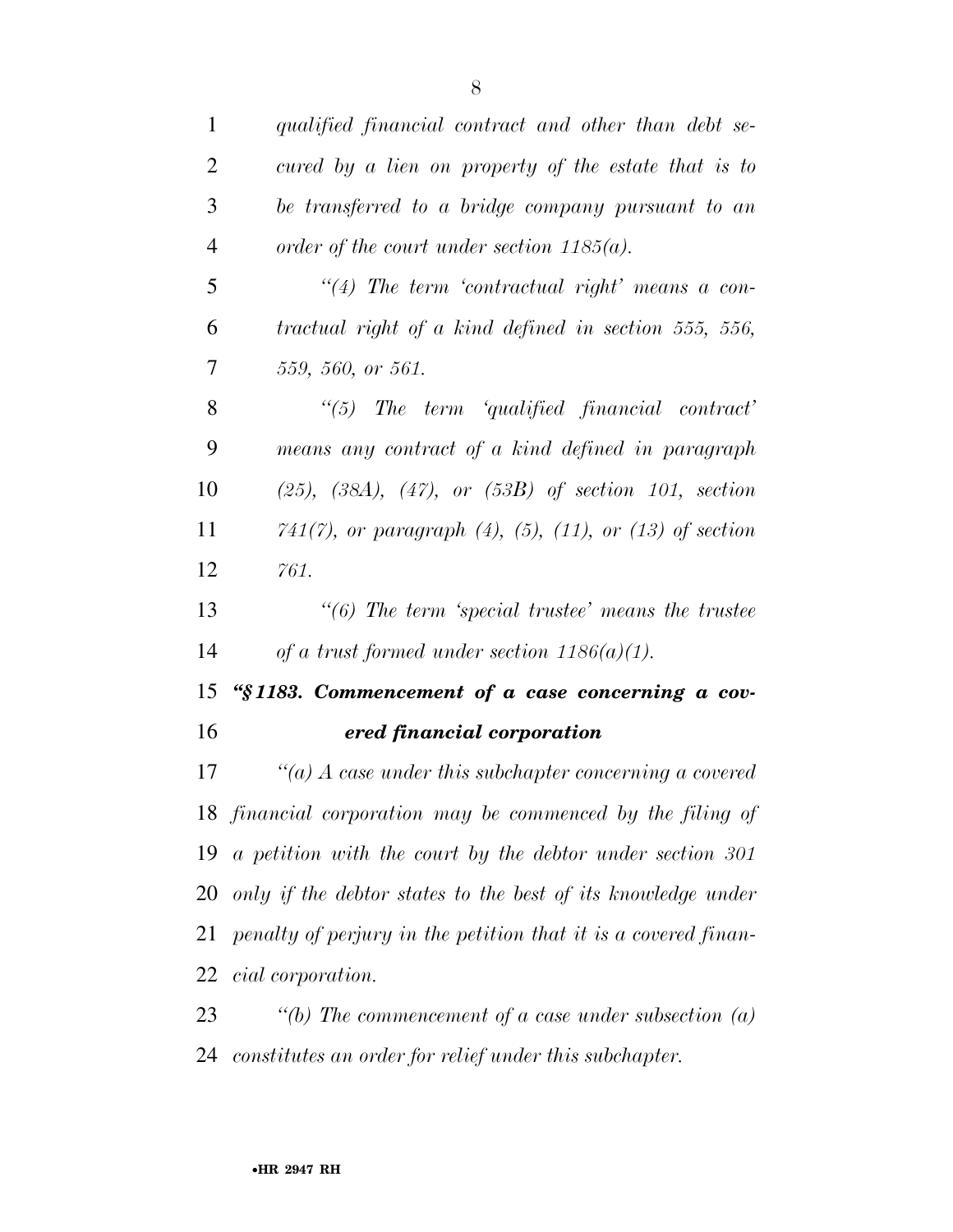*''(c) The members of the board of directors (or body performing similar functions) of a covered financial com- pany shall have no liability to shareholders, creditors, or other parties in interest for a good faith filing of a petition to commence a case under this subchapter, or for any rea- sonable action taken in good faith in contemplation of or in connection with such a petition or a transfer under sec- tion 1185 or section 1186, whether prior to or after com-mencement of the case.* 

 *''(d) Counsel to the debtor shall provide, to the greatest extent practicable without disclosing the identity of the po- tential debtor, sufficient confidential notice to the chief judge of the court of appeals for the circuit embracing the district in which such counsel intends to file a petition to commence a case under this subchapter regarding the poten- tial commencement of such case. The chief judge of such court shall randomly assign to preside over such case a bankruptcy judge selected from among the bankruptcy judges designated by the Chief Justice of the United States under section 298 of title 28.* 

#### *''§ 1184. Regulators*

 *''The Board, the Securities Exchange Commission, the Office of the Comptroller of the Currency of the Department of the Treasury, the Commodity Futures Trading Commis-sion, and the Federal Deposit Insurance Corporation may*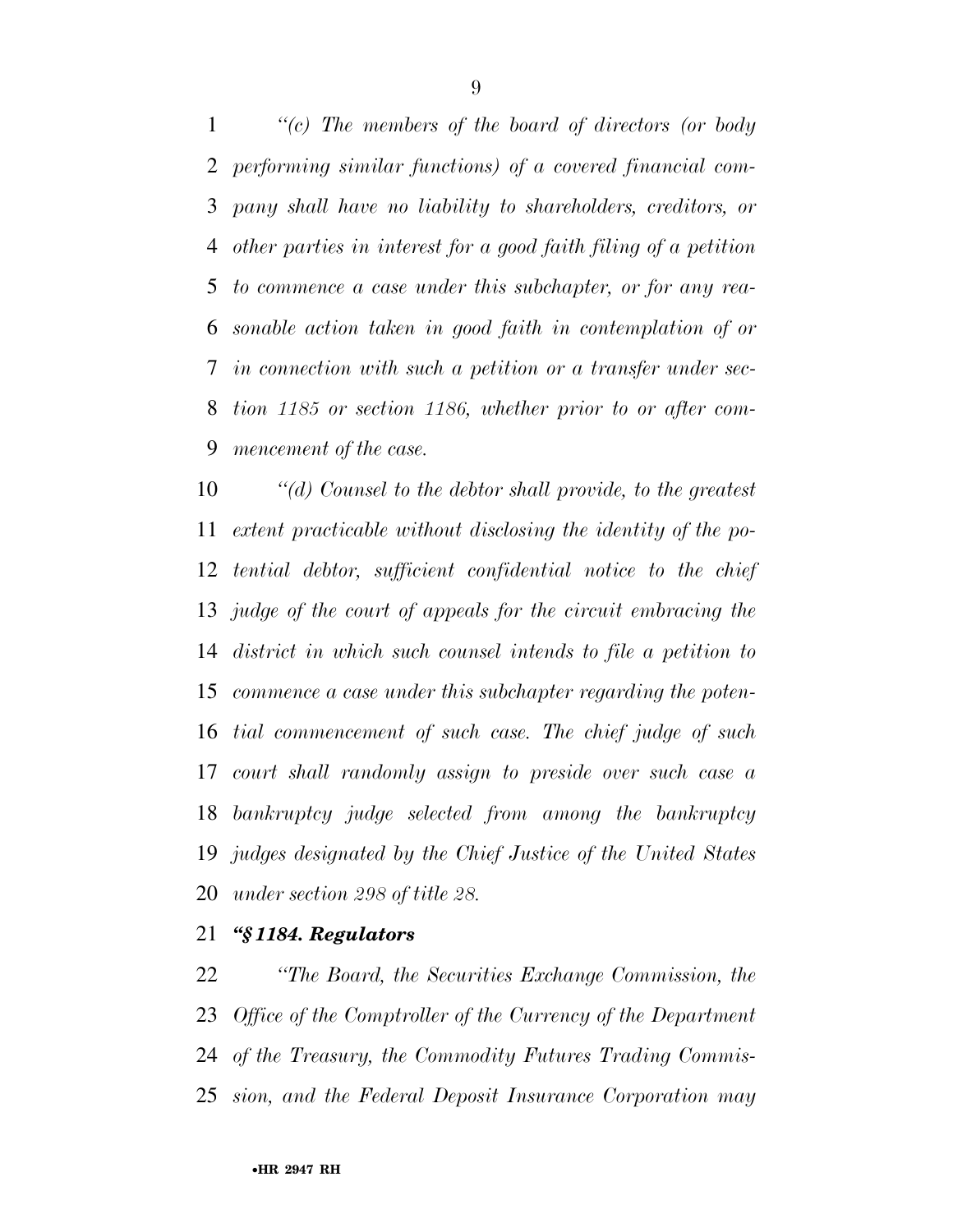*raise and may appear and be heard on any issue in any case or proceeding under this subchapter.* 

#### *''§ 1185. Special transfer of property of the estate*

 *''(a) On request of the trustee, and after notice and a hearing that shall occur not less than 24 hours after the order for relief, the court may order a transfer under this section of property of the estate, and the assignment of exec- utory contracts, unexpired leases, and qualified financial contracts of the debtor, to a bridge company. Upon the entry of an order approving such transfer, any property trans- ferred, and any executory contracts, unexpired leases, and qualified financial contracts assigned under such order shall no longer be property of the estate. Except as provided under this section, the provisions of section 363 shall apply to a transfer and assignment under this section.* 

 *''(b) Unless the court orders otherwise, notice of a re- quest for an order under subsection (a) shall consist of elec- tronic or telephonic notice of not less than 24 hours to— ''(1) the debtor;* 

- *''(2) the holders of the 20 largest secured claims against the debtor;*
- *''(3) the holders of the 20 largest unsecured claims against the debtor;*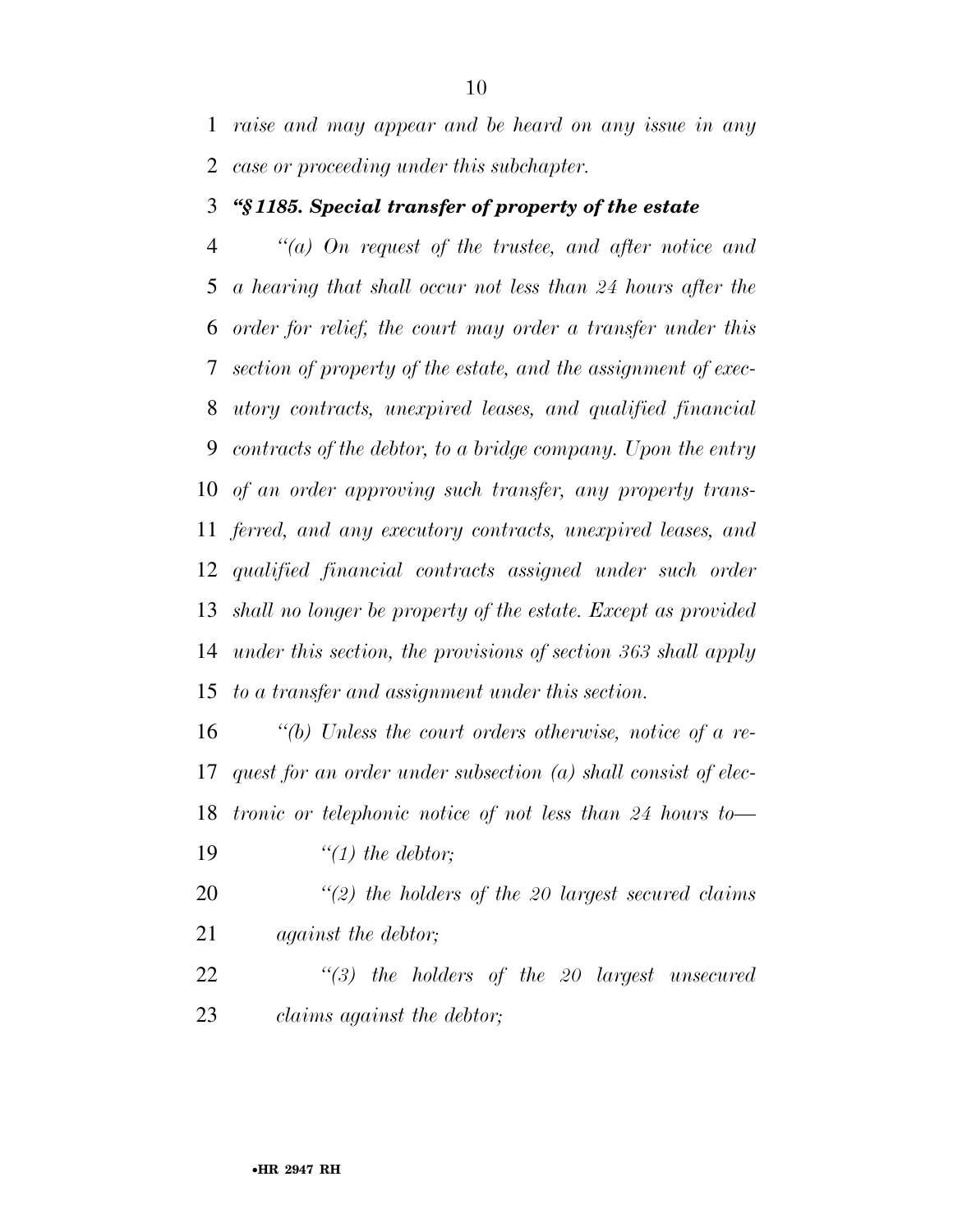| $\mathbf{1}$   | $\lq(4)$ counterparties to any debt, executory con-       |
|----------------|-----------------------------------------------------------|
| $\overline{2}$ | tract, unexpired lease, and qualified financial con-      |
| 3              | tract requested to be transferred under this section;     |
| $\overline{4}$ | "(5) the Board;                                           |
| 5              | $\lq\lq (6)$ the Federal Deposit Insurance Corporation;   |
| 6              | $\lq(7)$ the Secretary of the Treasury and the Office     |
| 7              | of the Comptroller of the Currency of the Treasury;       |
| 8              | $\lq\lq (8)$ the Commodity Futures Trading Commis-        |
| 9              | sion;                                                     |
| 10             | $\lq(9)$ the Securities and Exchange Commission;          |
| 11             | $\lq(10)$ the United States trustee or bankruptcy         |
| 12             | administrator; and                                        |
| 13             | "(11) each primary financial regulatory agency,           |
| 14             | as defined in section $2(12)$ of the Dodd-Frank Wall      |
| 15             | Street Reform and Consumer Protection Act, with re-       |
| 16             | spect to any affiliate the equity securities of which are |
| 17             | proposed to be transferred under this section.            |
| 18             | $"$ (c) The court may not order a transfer under this     |
| 19             | section unless the court determines, based upon a prepon- |
| 20             | derance of the evidence, that—                            |
| 21             | $\lq(1)$ the transfer under this section is necessary     |
| 22             | to prevent serious adverse effects on financial stability |
| 23             | in the United States;                                     |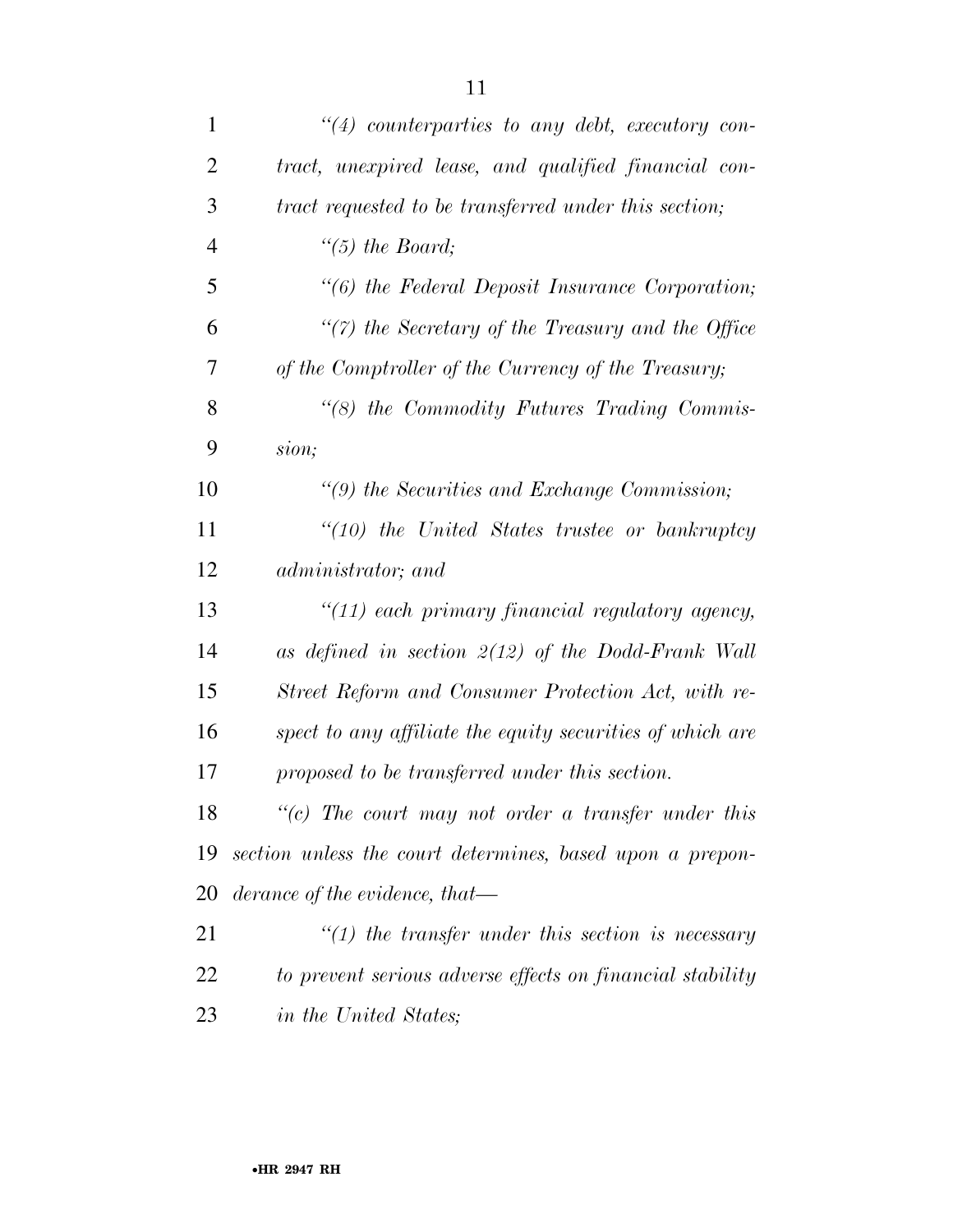|   | $\lq(2)$ the transfer does not provide for the as-      |
|---|---------------------------------------------------------|
| 2 | sumption of any capital structure debt by the bridge    |
| 3 | company;                                                |
|   | $\lq(3)$ the transfer does not provide for the transfer |
|   |                                                         |

 *to the bridge company of any property of the estate that is subject to a lien securing a debt, executory contract, unexpired lease or agreement (including a qualified financial contract) of the debtor unless—* 

 *''(A)(i) the bridge company assumes such debt, executory contract, unexpired lease or agreement (including a qualified financial con- tract), including any claims arising in respect thereof that would not be allowed secured claims under section 506(a)(1) and after giving effect to such transfer, such property remains subject to the lien securing such debt, executory contract, unexpired lease or agreement (including a quali-fied financial contract); and* 

 *''(ii) the court has determined that assump- tion of such debt, executory contract, unexpired lease or agreement (including a qualified finan- cial contract) by the bridge company is in the best interests of the estate; or*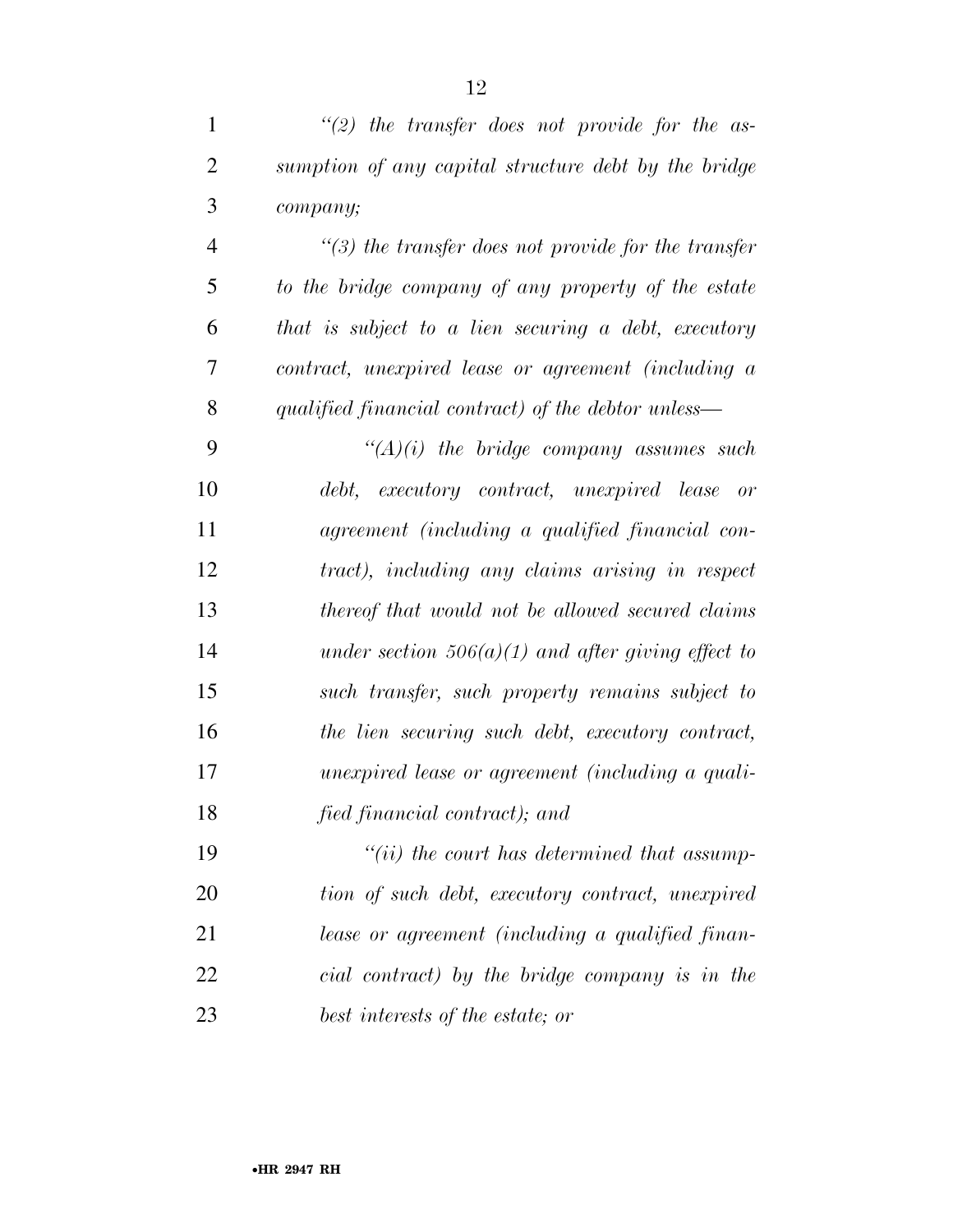|   | $\lq\lq B$ such property is being transferred to      |
|---|-------------------------------------------------------|
| 2 | the bridge company in accordance with the pro-        |
| 3 | <i>visions of section 363</i> ;                       |
| 4 | $\lq(4)$ the transfer does not provide for the as-    |
| 5 | sumption by the bridge company of any debt, execu-    |
| 6 | tory contract, unexpired lease or agreement (includ-  |
|   | ing a qualified financial contract) of the debtor se- |

 *cured by a lien on property of the estate unless the transfer provides for such property to be transferred to the bridge company in accordance with paragraph (3)(A) of this subsection;* 

 *''(5) the transfer does not provide for the transfer of the equity of the debtor;* 

 *''(6) the trustee has demonstrated that the bridge company is not likely to fail to meet the obligations of any debt, executory contract, qualified financial contract, or unexpired lease assumed and assigned to the bridge company;* 

 *''(7) the transfer provides for the transfer to a special trustee all of the equity securities in the bridge company and appointment of a special trustee in ac-cordance with section 1186;* 

 *''(8) after giving effect to the transfer, adequate provision has been made for the fees, costs, and ex-penses of the estate and special trustee; and*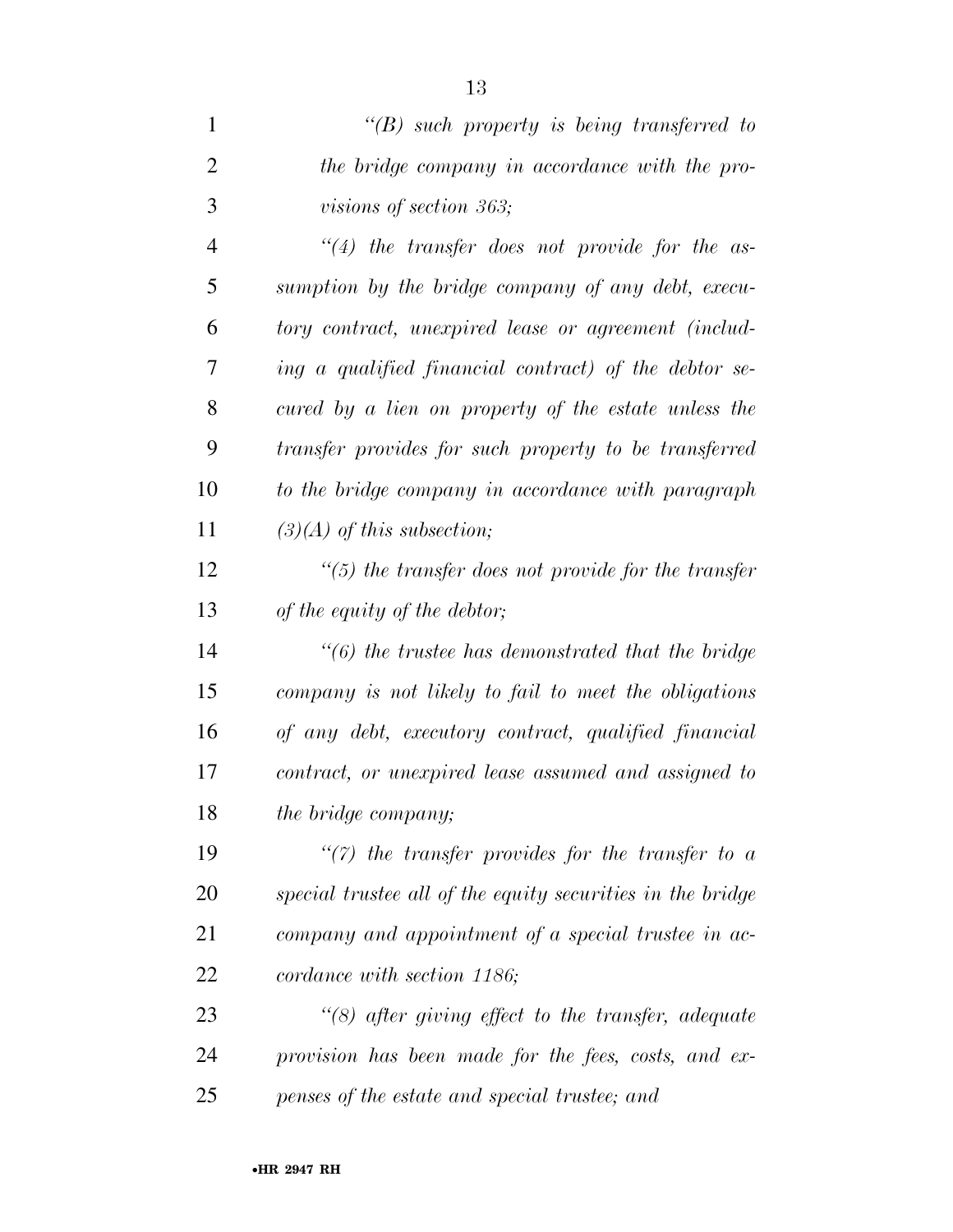*''(9) the bridge company will have governing documents, and initial directors and senior officers, that are in the best interest of creditors and the estate. ''(d) Immediately before a transfer under this section, the bridge company that is the recipient of the transfer shall—* 

 *''(1) not have any property, executory contracts, unexpired leases, qualified financial contracts, or debts, other than any property acquired or executory contracts, unexpired leases, or debts assumed when acting as a transferee of a transfer under this section; and* 

 *''(2) have equity securities that are property of the estate, which may be sold or distributed in accord-ance with this title.* 

#### *''§ 1186. Special trustee*

 *''(a)(1) An order approving a transfer under section 1185 shall require the trustee to transfer to a qualified and independent special trustee, who is appointed by the court, all of the equity securities in the bridge company that is the recipient of a transfer under section 1185 to hold in trust for the sole benefit of the estate, subject to satisfaction of the special trustee's fees, costs, and expenses. The trust of which the special trustee is the trustee shall be a newly formed trust governed by a trust agreement approved by*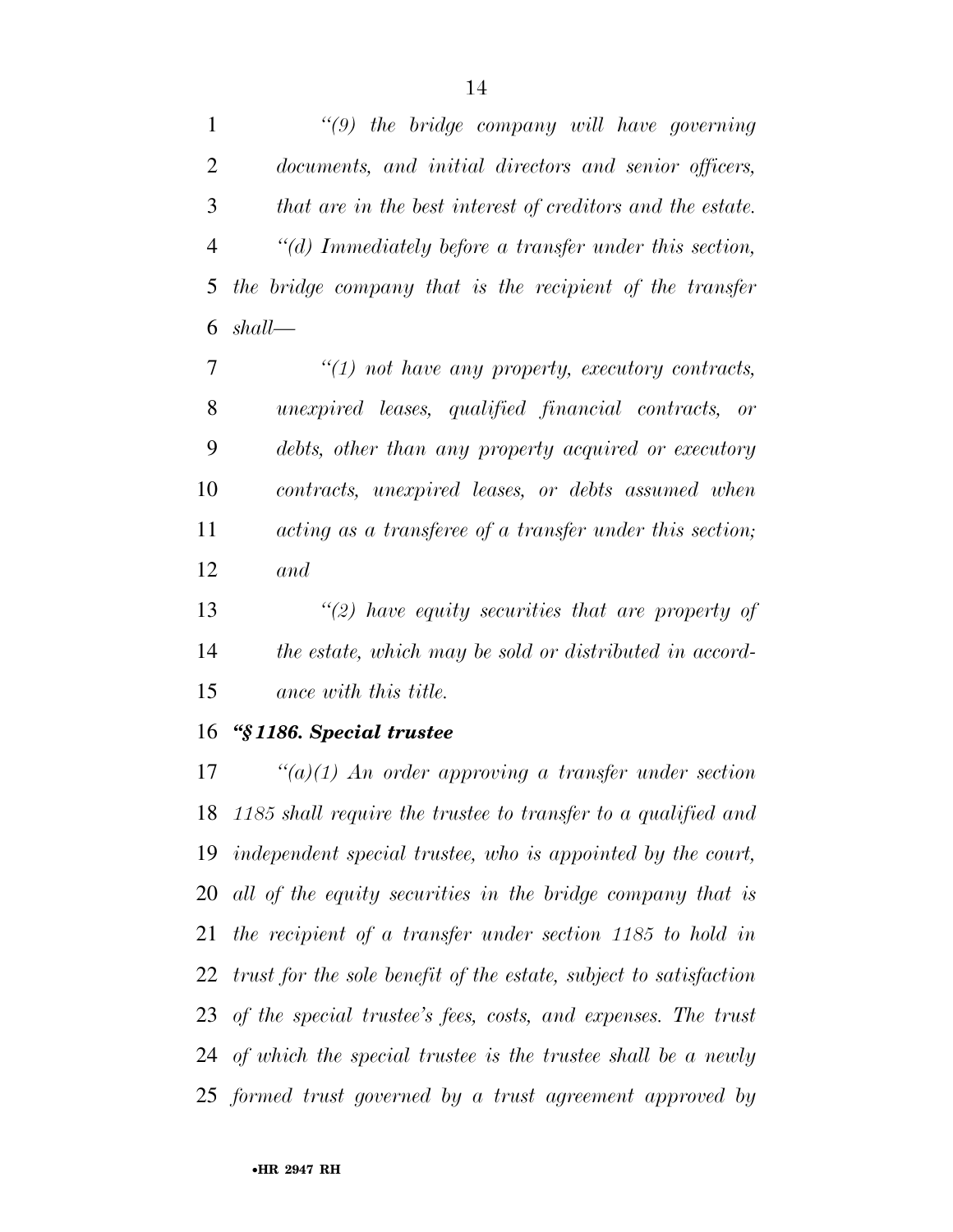*the court as in the best interests of the estate, and shall exist for the sole purpose of holding and administering, and shall be permitted to dispose of, the equity securities of the bridge company in accordance with the trust agreement.* 

 *''(2) In connection with the hearing to approve a transfer under section 1185, the trustee shall confirm to the court that the Board has been consulted regarding the iden- tity of the proposed special trustee and advise the court of the results of such consultation.* 

 *''(b) The trust agreement governing the trust shall pro-vide—* 

 *''(1) for the payment of the fees, costs, expenses, and indemnities of the special trustee from the assets of the debtor's estate;* 

 *''(2) that the special trustee provide— ''(A) quarterly reporting to the estate, which* 

*shall be filed with the court; and* 

 *''(B) information about the bridge company reasonably requested by a party in interest to prepare a disclosure statement for a plan pro- viding for distribution of any securities of the bridge company if such information is necessary to prepare such disclosure statement;* 

 *''(3) that for as long as the equity securities of the bridge company are held by the trust, the special*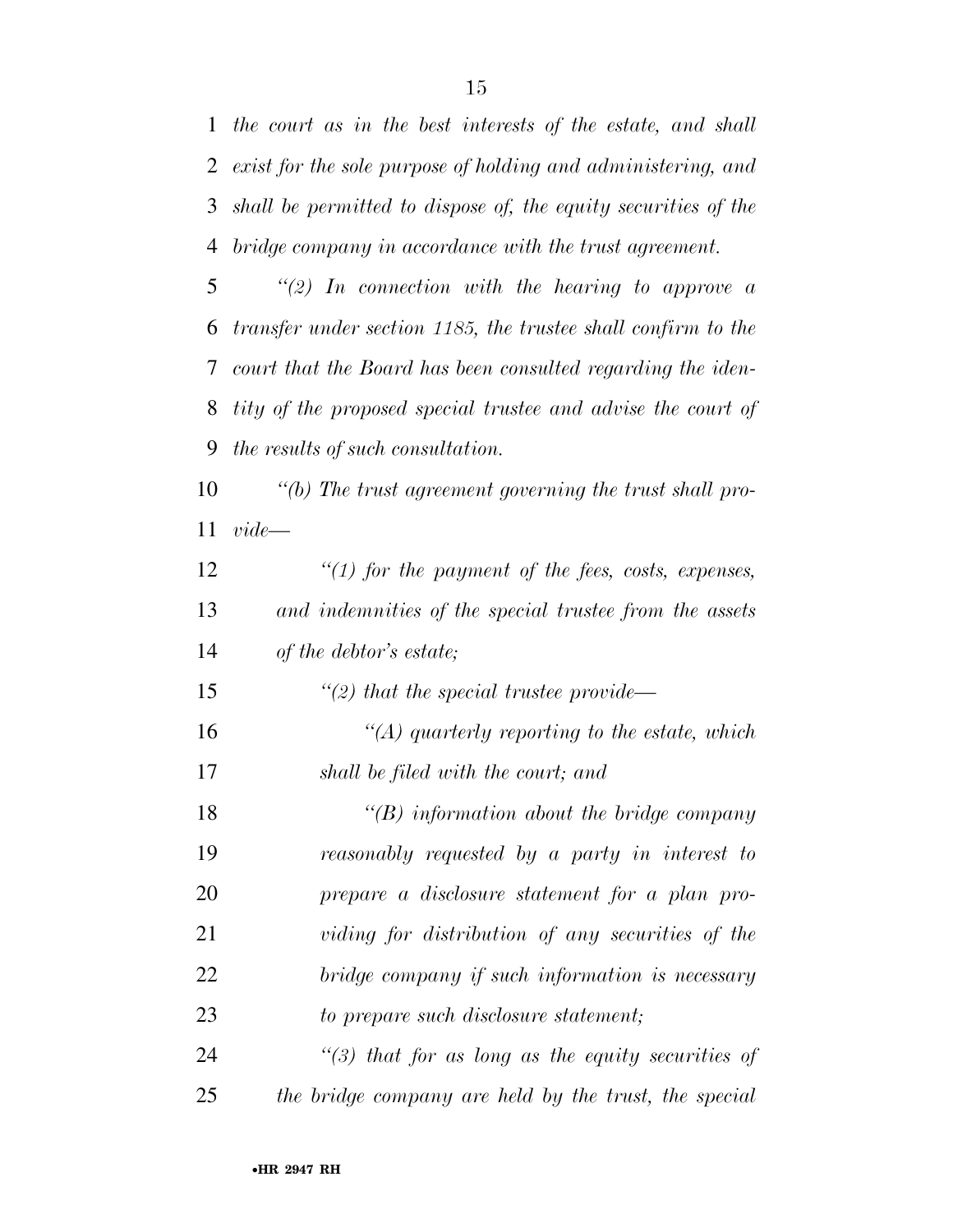| $\mathbf{1}$   | trustee shall file a notice with the court in connection |
|----------------|----------------------------------------------------------|
| $\overline{2}$ | $with$ —                                                 |
| 3              | "(A) any change in a director or senior offi-            |
| $\overline{4}$ | cer of the bridge company;                               |
| 5              | "(B) any modification to the governing doc-              |
| 6              | uments of the bridge company; and                        |
| 7              | $"$ (C) any material corporate action of the             |
| 8              | bridge company, including—                               |
| 9              | $"(i)$ recapitalization;                                 |
| 10             | $"(ii)$ a material borrowing;                            |
| 11             | $``(iii)$ termination of an intercompany                 |
| 12             | debt or guarantee;                                       |
| 13             | $``(iv)$ a transfer of a substantial por-                |
| 14             | tion of the assets of the bridge company; or             |
| 15             | " $(v)$ the issuance or sale of any securi-              |
| 16             | ties of the bridge company;                              |
| 17             | $\lq(4)$ that any sale of any equity securities of the   |
| 18             | bridge company shall not be consummated until the        |
| 19             | special trustee consults with the Federal Deposit In-    |
| 20             | surance Corporation and the Board regarding such         |
| 21             | sale and discloses the results of such consultation with |
| 22             | the court;                                               |
| 23             | $\lq(5)$ that, subject to reserves for payments per-     |
| 24             | mitted under paragraph (1) provided for in the trust     |
| 25             | agreement, the proceeds of the sale of any equity secu-  |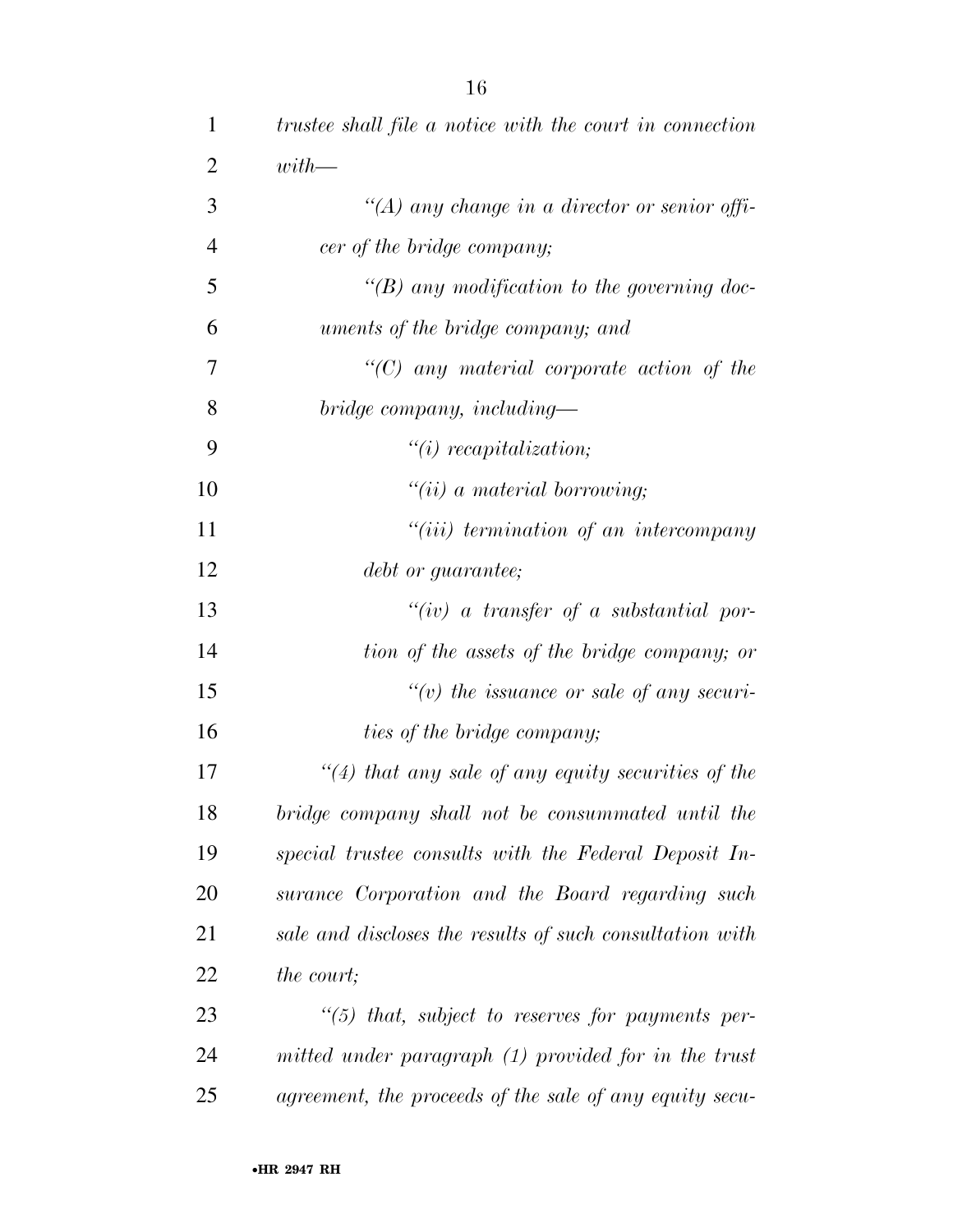| $\mathbf{1}$ | rities of the bridge company by the special trustee be           |
|--------------|------------------------------------------------------------------|
| 2            | held in trust for the benefit of or transferred to the           |
| 3            | estate;                                                          |
| 4            | $\lq(6)$ the process and guidelines for the replace-             |
| 5            | ment of the special trustee; and                                 |
| 6            | $\lq(7)$ that the property held in trust by the spe-             |
| 7            | cial trustee is subject to distribution in accordance            |
| 8            | with subsection $(c)$ .                                          |
| 9            | $\lq\lq(c)(1)$ The special trustee shall distribute the assets   |
| 10           | held in trust—                                                   |
| 11           | $\lq (A)$ if the court confirms a plan in the case, in           |
| 12           | accordance with the plan on the effective date of the            |
| 13           | plan; or                                                         |
| 14           | $\lq\lq(B)$ if the case is converted to a case under             |
| 15           | chapter 7, as ordered by the court.                              |
| 16           | $\lq(2)$ As soon as practicable after a final distribution       |
| 17           | under paragraph $(1)$ , the office of the special trustee shall  |
| 18           | terminate, except as may be necessary to wind up and con-        |
| 19           | clude the business and financial affairs of the trust.           |
| 20           | "(d) After a transfer to the special trustee under this          |
| 21           | section, the special trustee shall be subject only to applicable |
| 22           | nonbankruptcy law, and the actions and conduct of the spe-       |
| 23           | cial trustee shall no longer be subject to approval by the       |
| 24           | court in the case under this subchapter.                         |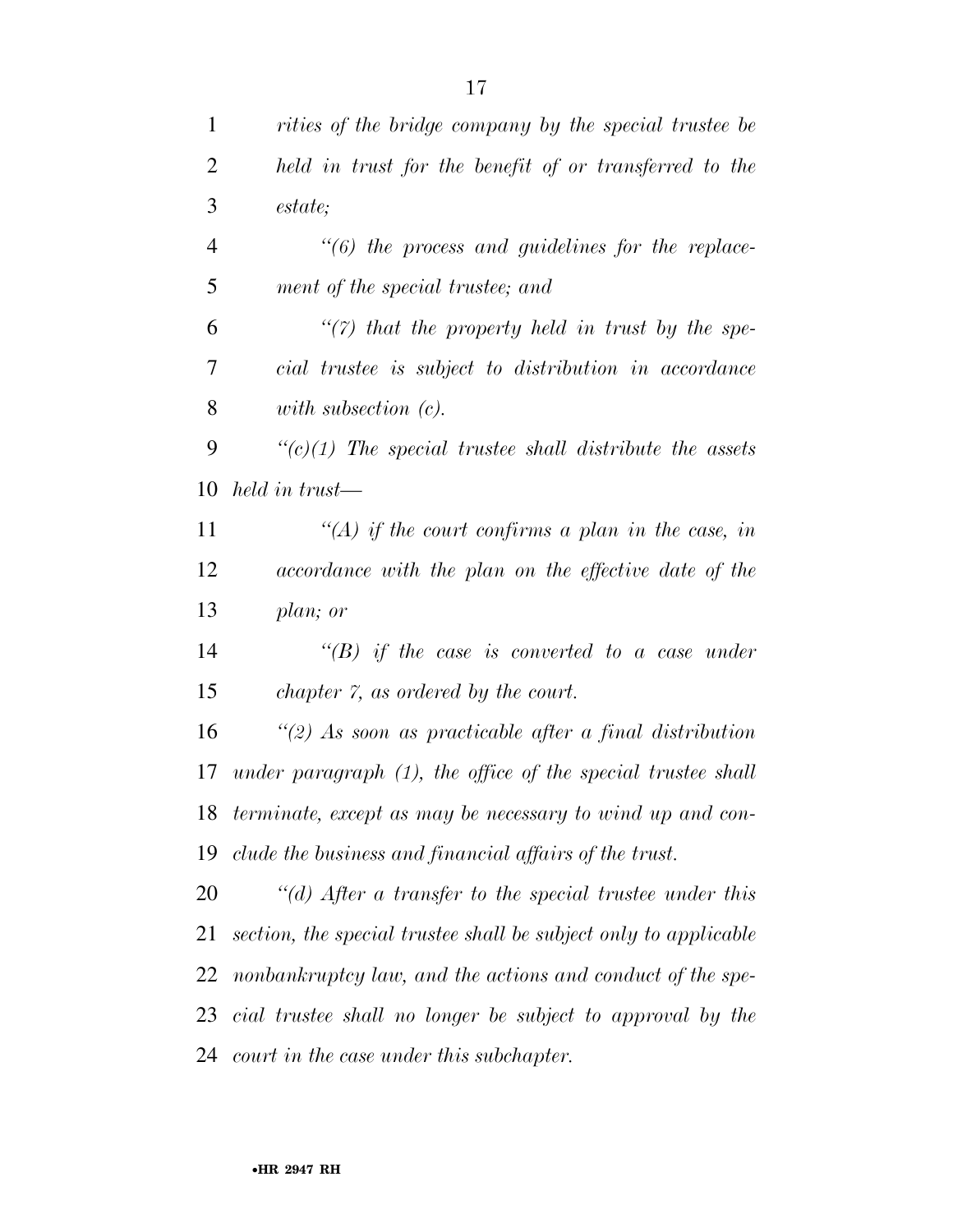|               | 1 "§1187. Temporary and supplemental automatic stay;     |
|---------------|----------------------------------------------------------|
|               | assumed debt                                             |
| $\mathcal{R}$ | $\lq(a)(1)$ A petition filed under section 1183 operates |

 *as a stay, applicable to all entities, of the termination, ac- celeration, or modification of any debt, contract, lease, or agreement of the kind described in paragraph (2), or of any right or obligation under any such debt, contract, lease, or agreement, solely because of—* 

 *''(A) a default by the debtor under any such debt, contract, lease, or agreement; or* 

 *''(B) a provision in such debt, contract, lease, or agreement, or in applicable nonbankruptcy law, that is conditioned on—* 

 *''(i) the insolvency or financial condition of the debtor at any time before the closing of the case;* 

 *''(ii) the commencement of a case under this title concerning the debtor;* 

 *''(iii) the appointment of or taking posses- sion by a trustee in a case under this title con- cerning the debtor or by a custodian before the commencement of the case; or* 

 *''(iv) a credit rating agency rating, or ab- sence or withdrawal of a credit rating agency rating—*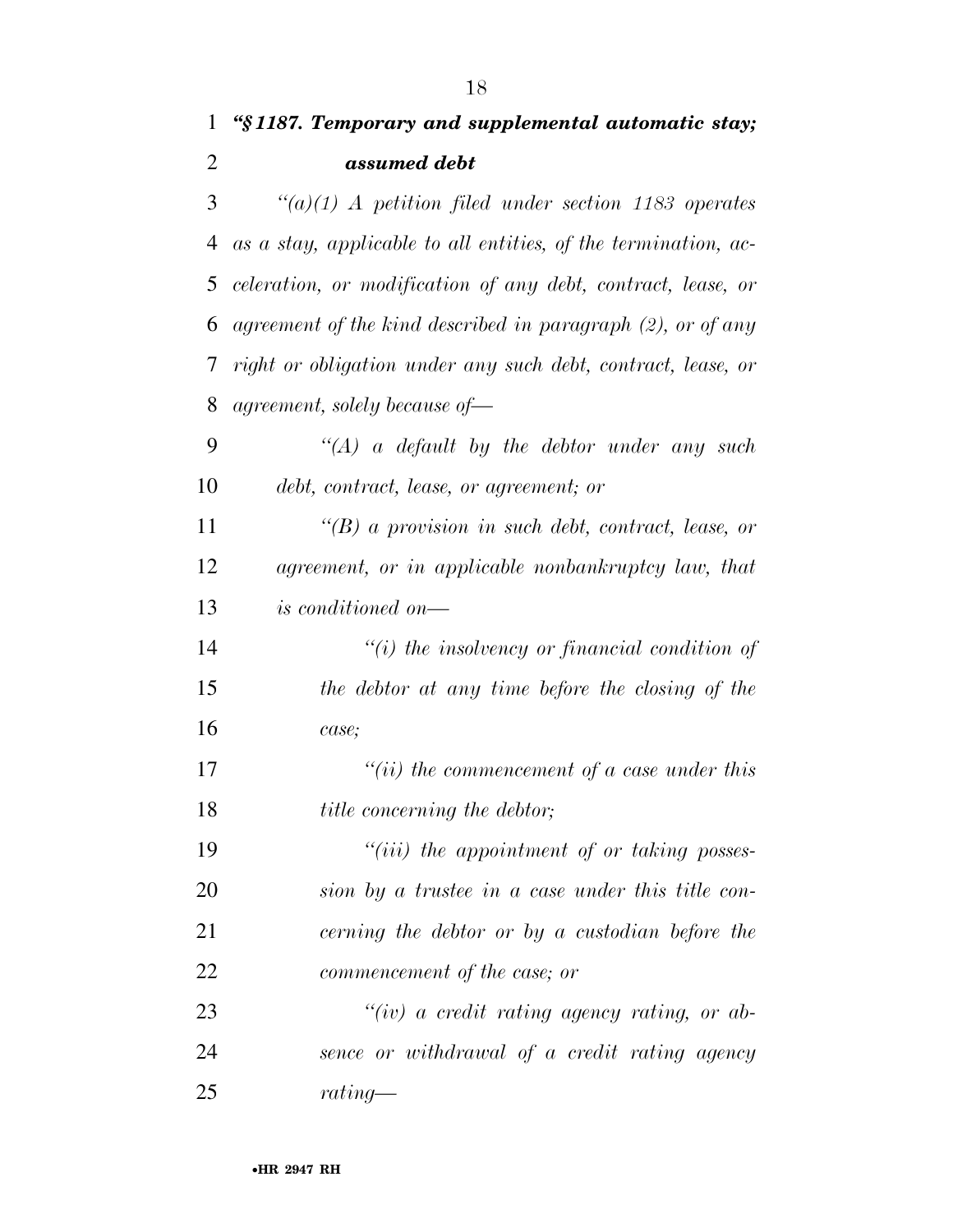| $\mathbf{1}$   | "(I) of the debtor at any time after the                    |
|----------------|-------------------------------------------------------------|
| $\overline{2}$ | commencement of the case;                                   |
| 3              | "(II) of an affiliate during the period                     |
| $\overline{4}$ | from the commencement of the case until 48                  |
| 5              | hours after such order is entered;                          |
| 6              | "(III) of the bridge company while the                      |
| 7              | trustee or the special trustee is a direct or               |
| 8              | indirect beneficial holder of more than 50                  |
| 9              | percent of the equity securities of $-$                     |
| 10             | "(aa) the bridge company; or                                |
| 11             | "(bb) the affiliate, if all of the di-                      |
| 12             | rect or indirect interests in the affiliate                 |
| 13             | that are property of the estate are                         |
| 14             | transferred under section 1185; or                          |
| 15             | " $(IV)$ of an affiliate while the trustee                  |
| 16             | or the special trustee is a direct or indirect              |
| 17             | beneficial holder of more than 50 percent of                |
| 18             | the equity securities of $-$                                |
| 19             | $"(aa)$ the bridge company; or                              |
| 20             | "(bb) the affiliate, if all of the di-                      |
| 21             | rect or indirect interests in the affiliate                 |
| 22             | that are property of the estate are                         |
| 23             | <i>transferred under section 1185.</i>                      |
| 24             | $\lq(2)$ A debt, contract, lease, or agreement described in |
| 25             | this paragraph is—                                          |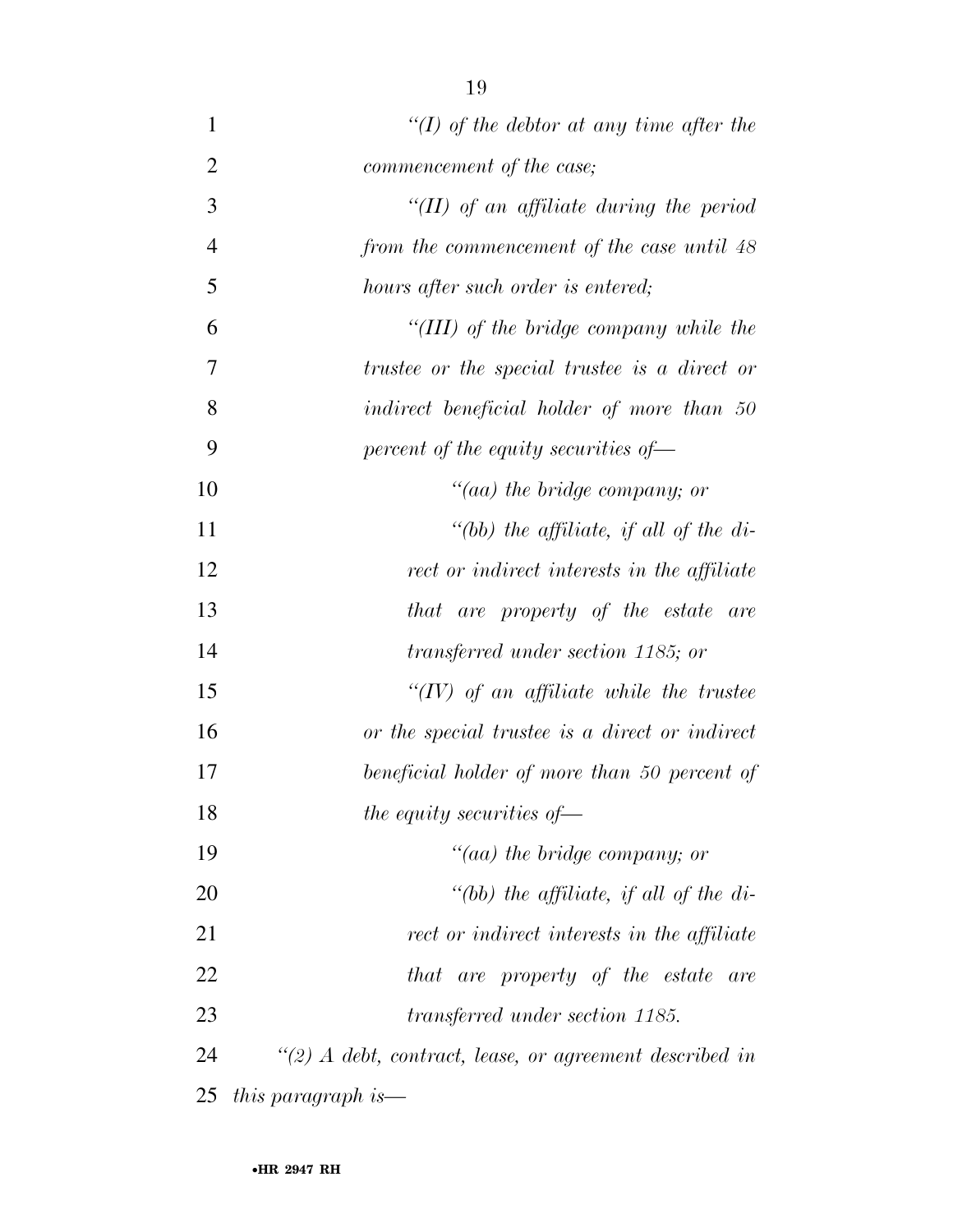| $\mathbf{1}$   | $\lq (A)$ any debt (other than capital structure)       |
|----------------|---------------------------------------------------------|
| 2              | debt), executory contract, or unexpired lease of the    |
| 3              | debtor (other than a qualified financial contract);     |
| $\overline{4}$ | $\lq\lq B$ any agreement under which the debtor         |
| 5              | issued or is obligated for debt (other than capital     |
| 6              | structure debt);                                        |
| 7              | $\lq(C)$ any debt, executory contract, or unexpired     |
| 8              | lease of an affiliate (other than a qualified financial |
| 9              | <i>contract</i> ); or                                   |
| 10             | $\lq (D)$ any agreement under which an affiliate        |
| 11             | issued or is obligated for debt.                        |
| 12             | "(3) The stay under this subsection terminates—         |
| 13             | $\lq (A)$ for the benefit of the debtor, upon the ear-  |
| 14             | liest of $-$                                            |
| 15             | "(i) 48 hours after the commencement of the             |
| 16             | case;                                                   |
| 17             | $"(ii)$ assumption of the debt, contract, lease,        |
| 18             | or agreement by the bridge company under an             |
| 19             | order authorizing a transfer under section 1185;        |
| 20             | $``(iii)$ a final order of the court denying the        |
| 21             | request for a transfer under section 1185; or           |
| 22             | "(iv) the time the case is dismissed; and               |
| 23             | "(B) for the benefit of an affiliate, upon the ear-     |
| 24             | liest of $-$                                            |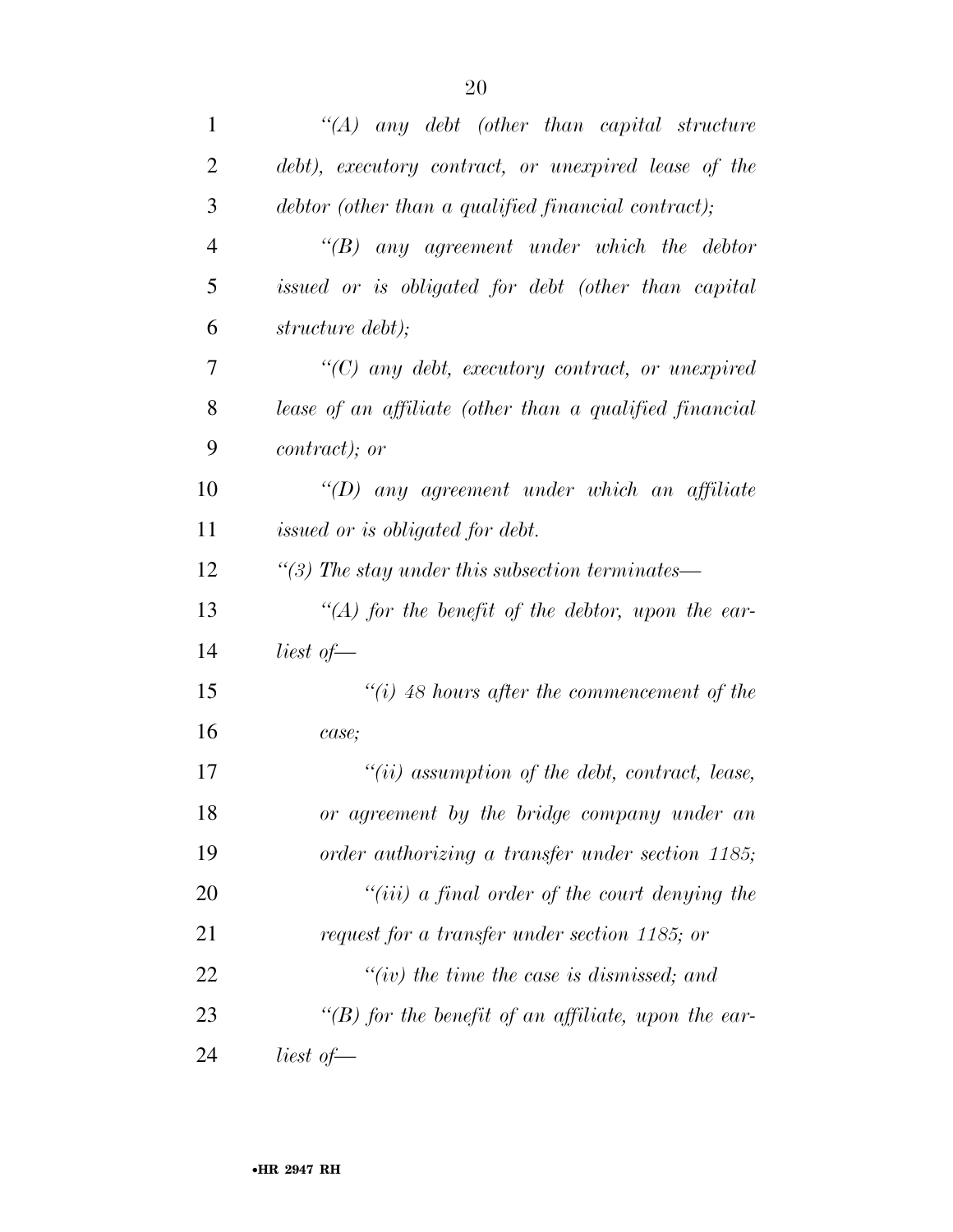| $\mathbf{1}$   | "(i) the entry of an order authorizing $a$                      |
|----------------|-----------------------------------------------------------------|
| $\overline{2}$ | transfer under section 1185 in which the direct                 |
| 3              | or indirect interests in the affiliate that are                 |
| $\overline{4}$ | property of the estate are not transferred under                |
| 5              | section 1185;                                                   |
| 6              | "(ii) a final order by the court denying the                    |
| 7              | request for a transfer under section 1185;                      |
| 8              | $``(iii)$ 48 hours after the commencement of                    |
| 9              | the case if the court has not ordered a transfer                |
| 10             | under section 1185; or                                          |
| 11             | $``(iv)$ the time the case is dismissed.                        |
| 12             | "(4) Subsections (d), (e), (f), and (g) of section $362$        |
| 13             | apply to a stay under this subsection.                          |
| 14             | "(b) $\Lambda$ debt, executory contract (other than a qualified |
| 15             | financial contract), or unexpired lease of the debtor, or an    |
| 16             | agreement under which the debtor has issued or is obligated     |
|                | 17 for any debt, may be assumed by a bridge company in $\alpha$ |
|                | 18 transfer under section 1185 notwithstanding any provision    |
| 19             | in an agreement or in applicable nonbankruptcy law              |
| 20             | $that$ —                                                        |
| 21             | $\lq(1)$ prohibits, restricts, or conditions the assign-        |
| 22             | ment of the debt, contract, lease, or agreement; or             |
| 23             | $\lq(2)$ accelerates, terminates, or modifies, or per-          |
| 24             | mits a party other than the debtor to terminate or              |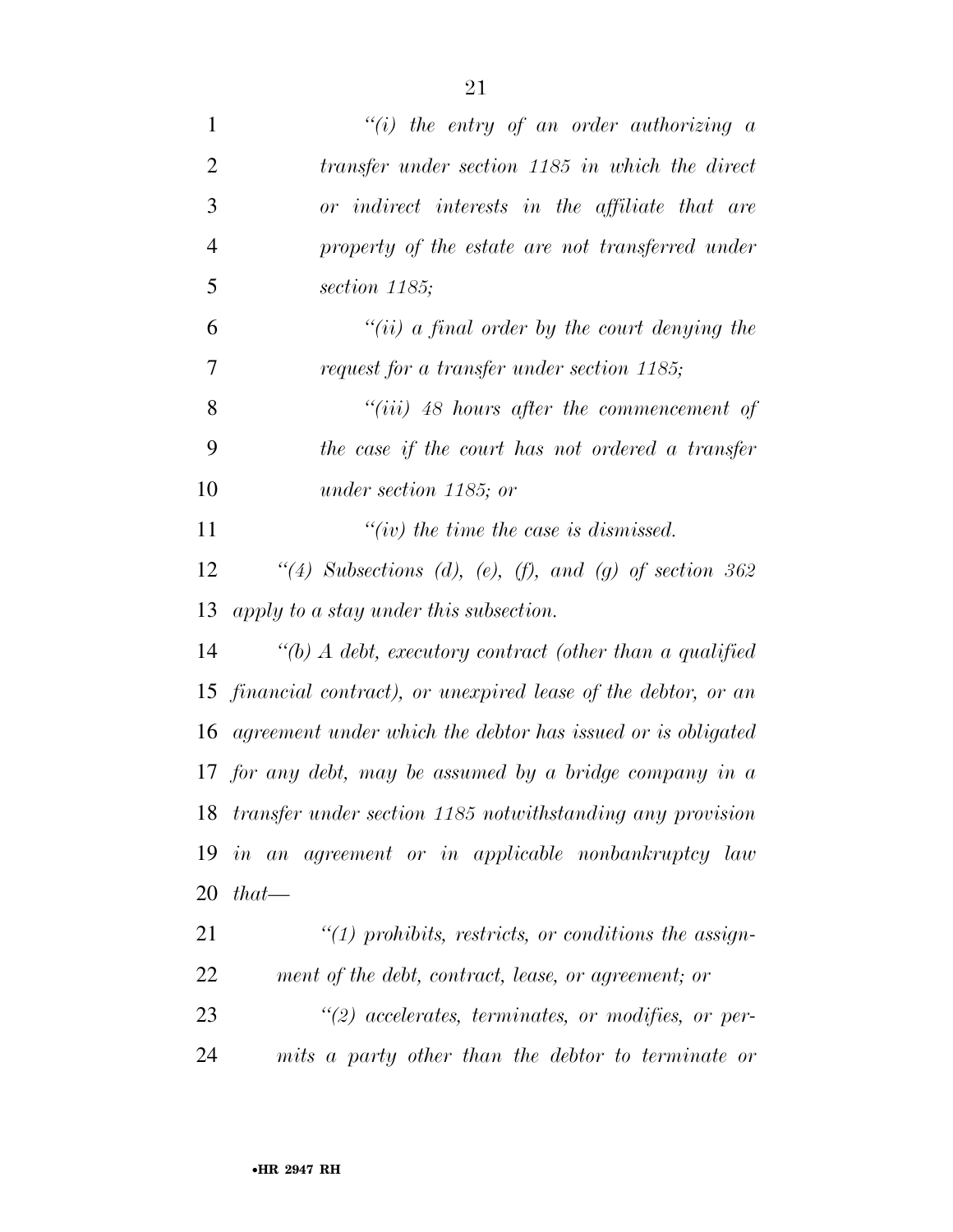| $\mathbf{1}$   | modify, the debt, contract, lease, or agreement on ac-               |
|----------------|----------------------------------------------------------------------|
| $\overline{2}$ | count of                                                             |
| 3              | $\lq (A)$ the assignment of the debt, contract,                      |
| $\overline{4}$ | <i>lease, or agreement; or</i>                                       |
| 5              | "(B) a change in control of any party to the                         |
| 6              | debt, contract, lease, or agreement.                                 |
| 7              | $\lq\lq (c)(1)$ A debt, contract, lease, or agreement of the kind    |
| 8              | described in subparagraph (A) or (B) of subsection $(a)(2)$          |
| 9              | may not be accelerated, terminated, or modified, and any             |
| 10             | right or obligation under such debt, contract, lease, or agree-      |
| 11             | ment may not be accelerated, terminated, or modified, as             |
| 12             | to the bridge company solely because of a provision in the           |
| 13             | debt, contract, lease, or agreement or in applicable non-            |
| 14             | $bankruptcy law$ —                                                   |
| 15             | "(A) of the kind described in subsection $(a)(1)(B)$                 |
| 16             | as applied to the debtor;                                            |
| 17             | $\lq\lq B$ that prohibits, restricts, or conditions the              |
| 18             | assignment of the debt, contract, lease, or agreement;               |
| 19             | or                                                                   |
| 20             | $\lq$ <sup>"</sup> (C) that accelerates, terminates, or modifies, or |
| 21             | permits a party other than the debtor to terminate or                |
| 22             | modify, the debt, contract, lease or agreement on ac-                |
| 23             | count of                                                             |
| 24             | $"(i)$ the assignment of the debt, contract,                         |
|                |                                                                      |

*lease, or agreement; or*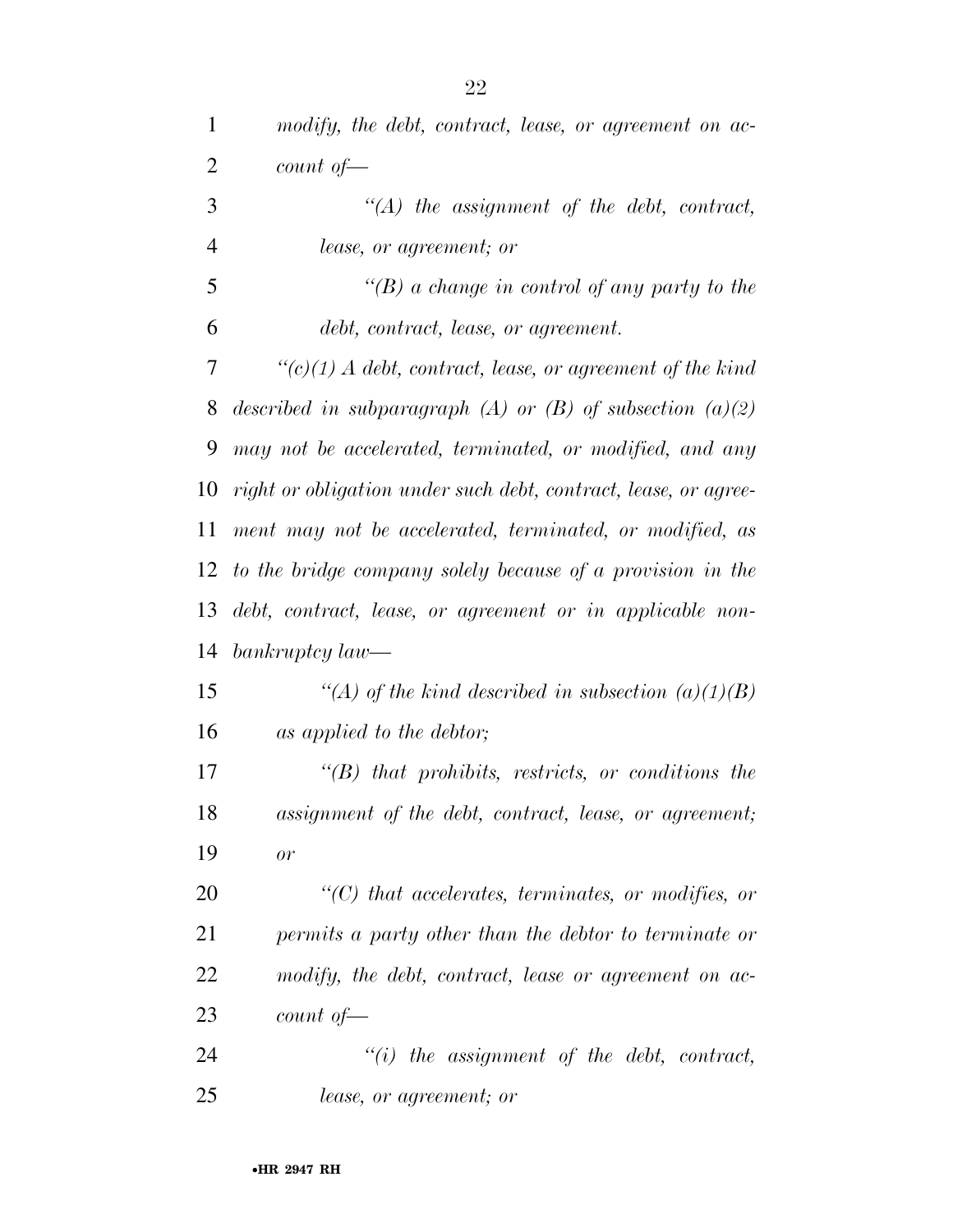| $\mathbf{1}$ | "(ii) a change in control of any party to the                                        |
|--------------|--------------------------------------------------------------------------------------|
| 2            | debt, contract, lease, or agreement.                                                 |
| 3            | "(2) If there is a default by the debtor under a provi-                              |
| 4            | sion other than the kind described in paragraph $(1)$ in a                           |
| 5            | debt, contract, lease or agreement of the kind described in                          |
| 6            | subparagraph (A) or (B) of subsection (a)(2), the bridge                             |
| 7            | company may assume such debt, contract, lease, or agree-                             |
| 8            | ment only if the bridge company—                                                     |
| 9            | "(A) shall cure the default;                                                         |
| 10           | $\lq\lq B$ compensates, or provides adequate assur-                                  |
| 11           | ance in connection with a transfer under section 1185                                |
| 12           | that the bridge company will promptly compensate, a                                  |
| 13           | party other than the debtor to the debt, contract, lease,                            |
| 14           | or agreement, for any actual pecuniary loss to the                                   |
| 15           | party resulting from the default; and                                                |
| 16           | $"$ (C) provides adequate assurance in connection                                    |
| 17           | with a transfer under section 1185 of future perform-                                |
| 18           | ance under the debt, contract, lease, or agreement, as                               |
| 19           | determined by the court under section $1185(c)(4)$ .                                 |
| 20           | "§1188. Treatment of qualified financial contracts                                   |
| 21           | and affiliate contracts                                                              |
| 22           | "(a) Notwithstanding sections $362(b)(6)$ , $362(b)(7)$ ,                            |
| 23           | $362(b)(17)$ , $362(b)(27)$ , $362(b)$ , $555$ , $556$ , $559$ , $560$ , and $561$ , |
| 24           | a petition filed under section 1183 operates as a stay, dur-                         |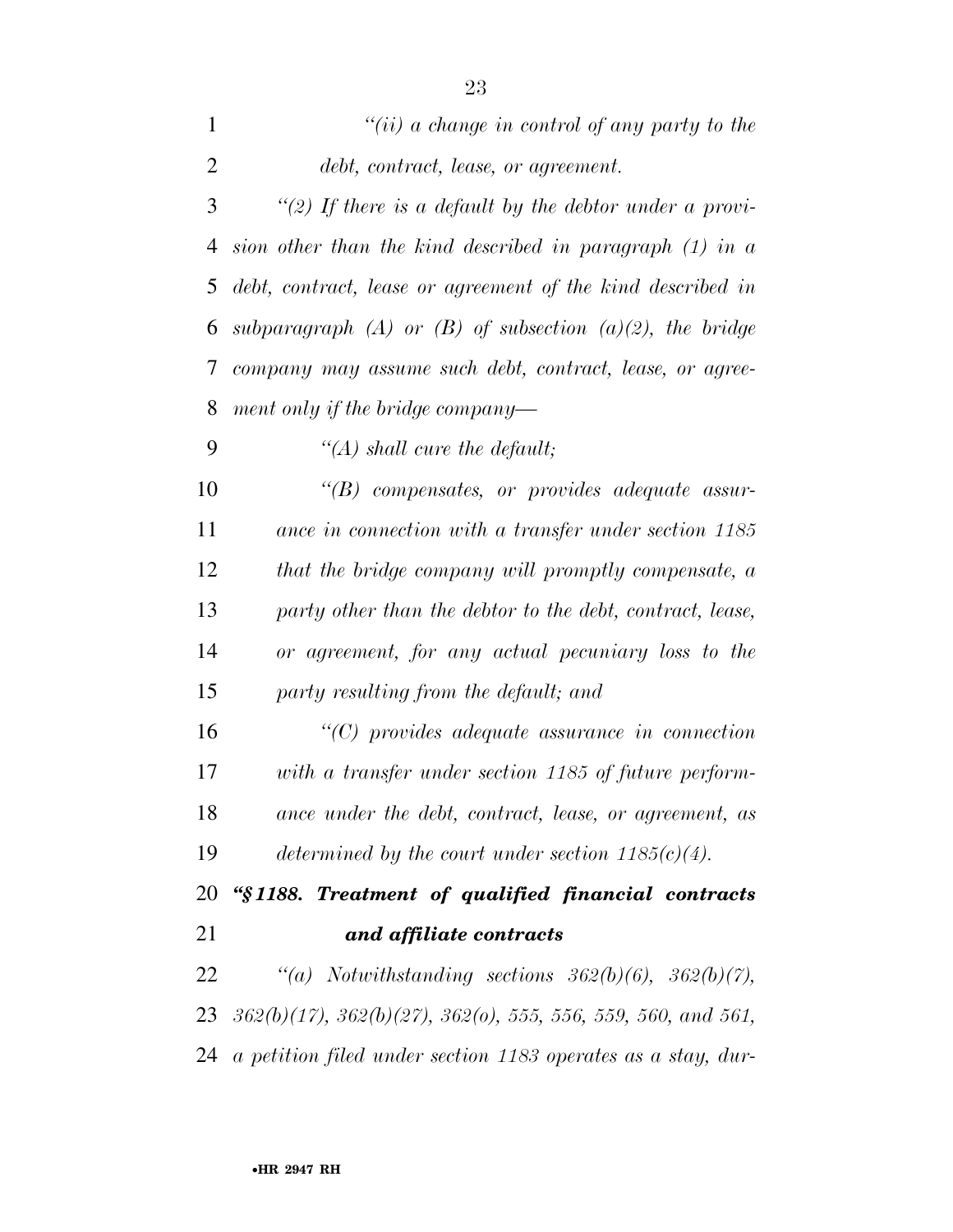| $\mathbf{1}$   | ing the period specified in section $1187(a)(3)(A)$ , applicable     |
|----------------|----------------------------------------------------------------------|
| $\overline{2}$ | to all entities, of the exercise of a contractual right-             |
| 3              | $\lq(1)$ to cause the modification, liquidation, ter-                |
| $\overline{4}$ | mination, or acceleration of a qualified financial con-              |
| 5              | tract of the debtor or an affiliate;                                 |
| 6              | $\lq(2)$ to offset or net out any termination value,                 |
| 7              | payment amount, or other transfer obligation arising                 |
| 8              | under or in connection with a qualified financial con-               |
| 9              | tract of the debtor or an affiliate; or                              |
| 10             | $\lq(3)$ under any security agreement or arrange-                    |
| 11             | ment or other credit enhancement forming a part of                   |
| 12             | or related to a qualified financial contract of the debt-            |
| 13             | or or an affiliate.                                                  |
| 14             | $\lq\lq(b)(1)$ During the period specified in<br>section             |
| 15             | $1187(a)(3)(A)$ , the trustee or the affiliate shall perform all     |
| 16             | payment and delivery obligations under such qualified fi-            |
| 17             | nancial contract of the debtor or the affiliate, as the case         |
|                | 18 may be, that become due after the commencement of the             |
|                | 19 case. The stay provided under subsection (a) terminates as        |
|                | 20 to a qualified financial contract of the debtor or an affiliate   |
| 21             | <i>immediately upon the failure of the trustee or the affiliate,</i> |
| 22             | as the case may be, to perform any such obligation during            |
| 23             | such period.                                                         |

 *''(2) Any failure by a counterparty to any qualified financial contract of the debtor or any affiliate to perform*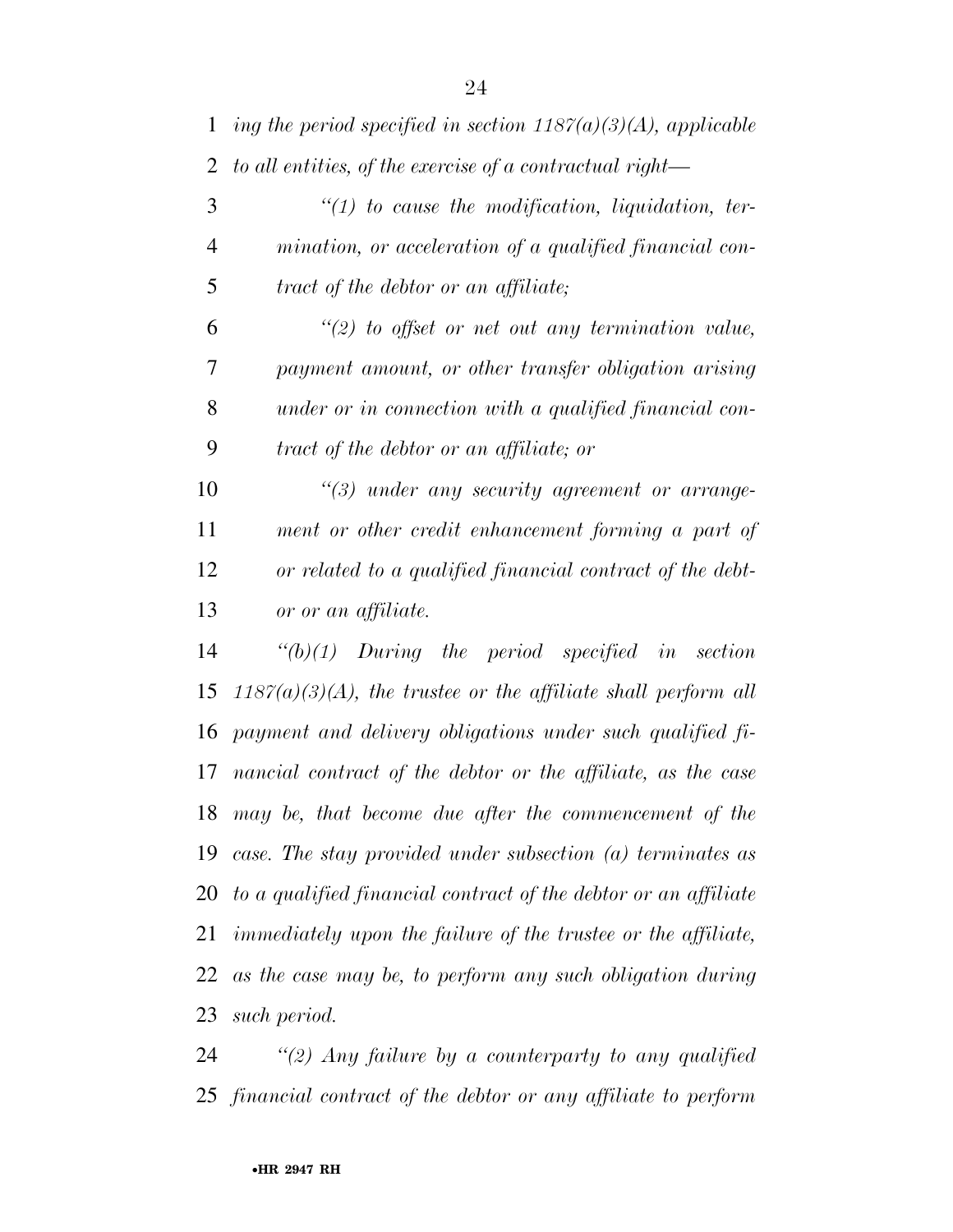*any payment or delivery obligation under such qualified financial contract, including during the pendency of the stay provided under subsection (a), shall constitute a breach* 

*of such qualified financial contract by the counterparty.* 

 *''(c) Subject to the court's approval, a qualified finan- cial contract between an entity and the debtor may be as- signed to or assumed by the bridge company in a transfer under, and in accordance with, section 1185 if and only if—* 

 *''(1) all qualified financial contracts between the entity and the debtor are assigned to and assumed by the bridge company in the transfer under section 1185;* 

 *''(2) all claims of the entity against the debtor in respect of any qualified financial contract between the entity and the debtor (other than any claim that, under the terms of the qualified financial contract, is subordinated to the claims of general unsecured credi- tors) are assigned to and assumed by the bridge com-pany;* 

 *''(3) all claims of the debtor against the entity under any qualified financial contract between the entity and the debtor are assigned to and assumed by the bridge company; and*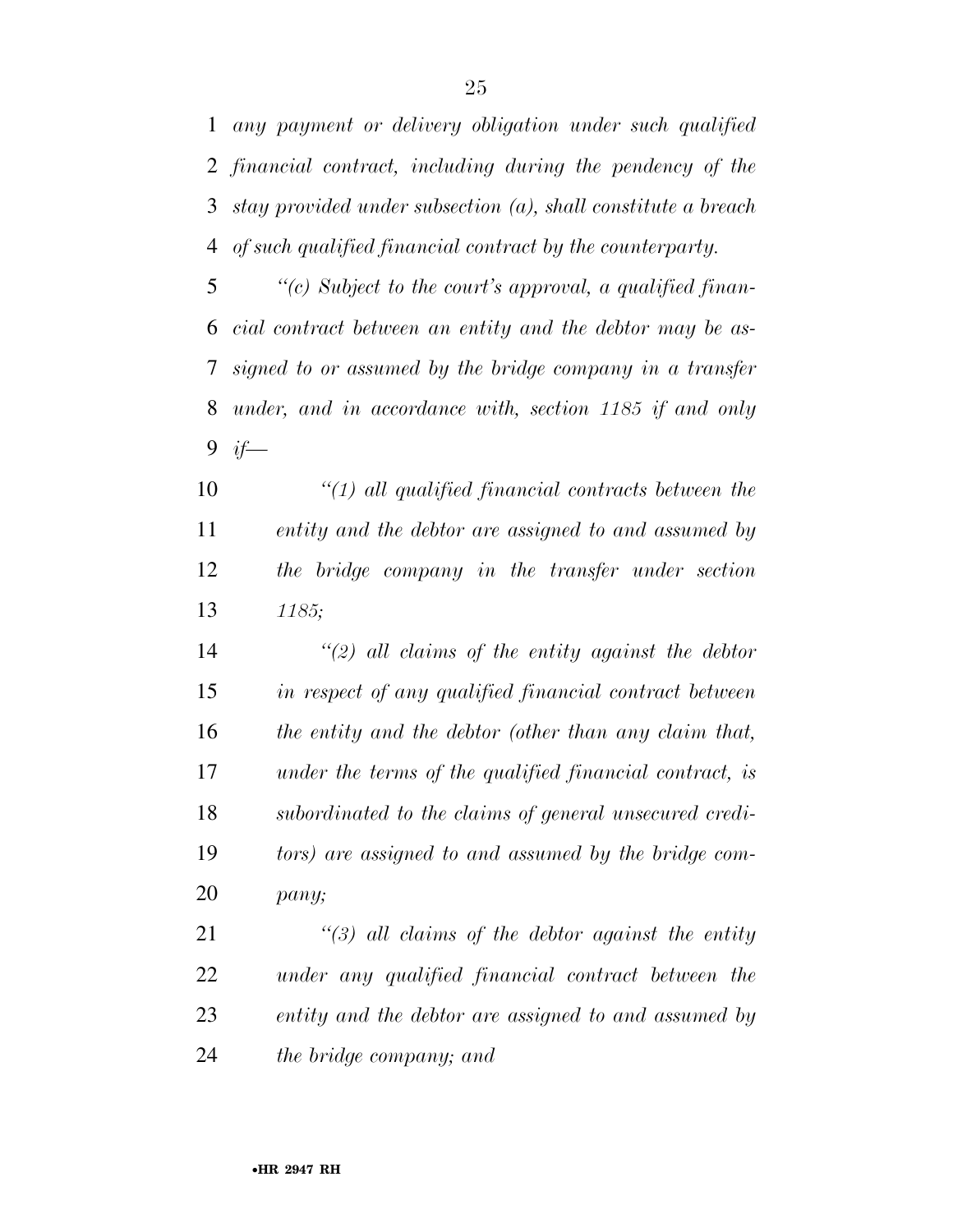*''(4) all property securing or any other credit en- hancement furnished by the debtor for any qualified financial contract described in paragraph (1) or any claim described in paragraph (2) or (3) under any qualified financial contract between the entity and the debtor is assigned to and assumed by the bridge company.* 

 *''(d) Notwithstanding any provision of a qualified fi- nancial contract or of applicable nonbankruptcy law, a qualified financial contract of the debtor that is assumed or assigned in a transfer under section 1185 may not be accelerated, terminated, or modified, after the entry of the order approving a transfer under section 1185, and any right or obligation under the qualified financial contract may not be accelerated, terminated, or modified, after the entry of the order approving a transfer under section 1185 solely because of a condition described in section 1187(c)(1), other than a condition of the kind specified in section 1187(b) that occurs after property of the estate no longer includes a direct beneficial interest or an indirect beneficial interest through the special trustee, in more than 50 percent of the equity securities of the bridge company.* 

 *''(e) Notwithstanding any provision of any agreement or in applicable nonbankruptcy law, an agreement of an affiliate (including an executory contract, an unexpired*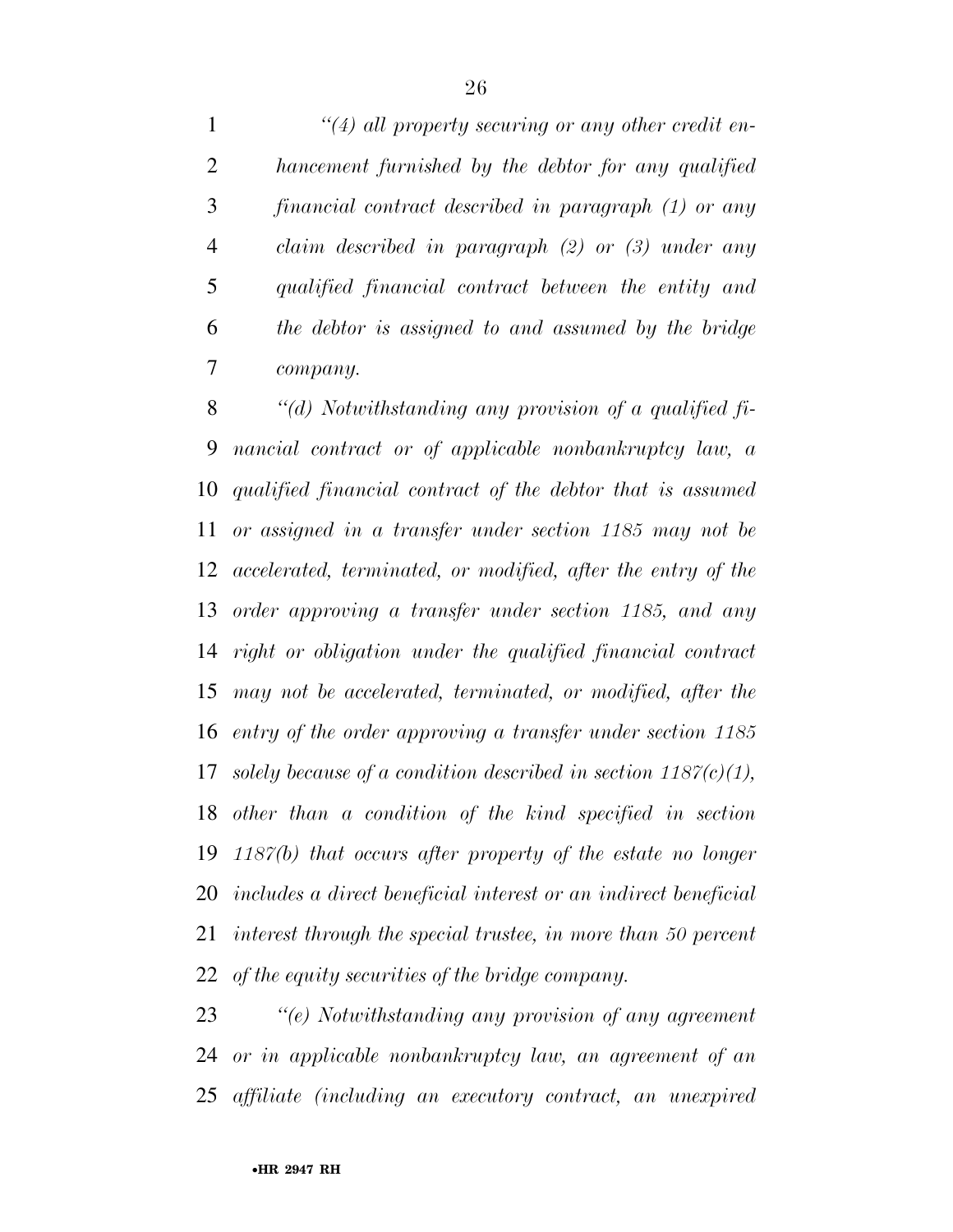*lease, qualified financial contract, or an agreement under which the affiliate issued or is obligated for debt) and any right or obligation under such agreement may not be accel- erated, terminated, or modified, solely because of a condi- tion described in section 1187(c)(1), other than a condition of the kind specified in section 1187(b) that occurs after the bridge company is no longer a direct or indirect bene- ficial holder of more than 50 percent of the equity securities of the affiliate, at any time after the commencement of the case if—* 

 *''(1) all direct or indirect interests in the affil- iate that are property of the estate are transferred under section 1185 to the bridge company within the period specified in subsection (a);* 

 *''(A) any guarantee or other credit enhance- ment issued by the debtor relating to the agree-ment of the affiliate; and* 

*''(2) the bridge company assumes—* 

 *''(B) any obligations in respect of rights of setoff, netting arrangement, or debt of the debtor that directly arises out of or directly relates to the guarantee or credit enhancement; and* 

 *''(3) any property of the estate that directly serves as collateral for the guarantee or credit en-hancement is transferred to the bridge company.*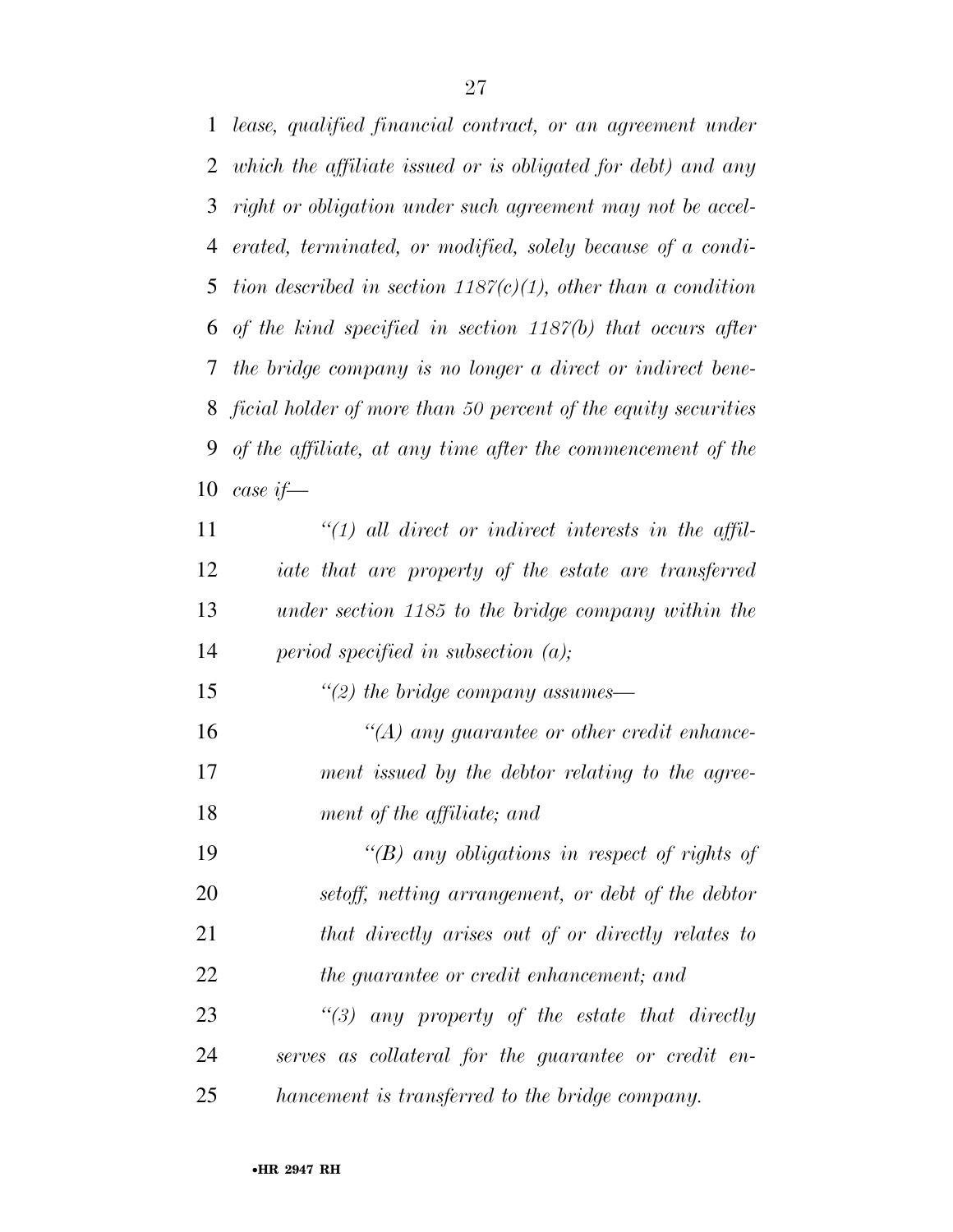#### *''§ 1189. Licenses, permits, and registrations*

 *''(a) Notwithstanding any otherwise applicable non- bankruptcy law, if a request is made under section 1185 for a transfer of property of the estate, any Federal, State, or local license, permit, or registration that the debtor or an affiliate had immediately before the commencement of the case and that is proposed to be transferred under section 1185 may not be accelerated, terminated, or modified at any time after the request solely on account of—* 

 *''(1) the insolvency or financial condition of the debtor at any time before the closing of the case;* 

 *''(2) the commencement of a case under this title concerning the debtor;* 

 *''(3) the appointment of or taking possession by a trustee in a case under this title concerning the debtor or by a custodian before the commencement of the case; or* 

*''(4) a transfer under section 1185.* 

 *''(b) Notwithstanding any otherwise applicable non- bankruptcy law, any Federal, State, or local license, permit, or registration that the debtor had immediately before the commencement of the case that is included in a transfer under section 1185 shall be valid and all rights and obliga-tions thereunder shall vest in the bridge company.*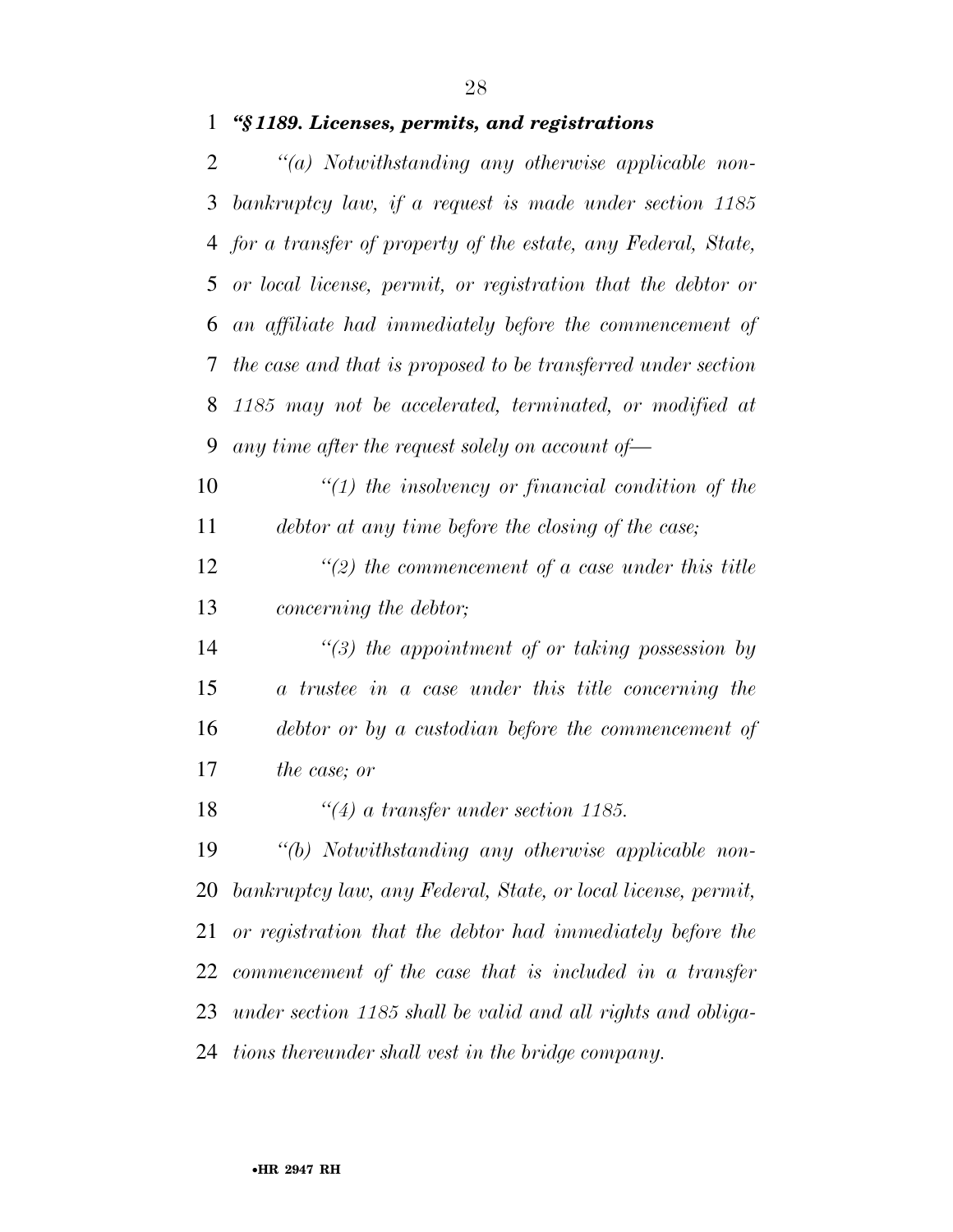*''§ 1190. Exemption from securities laws* 

 *''For purposes of section 1145, a security of the bridge company shall be deemed to be a security of a successor to the debtor under a plan if the court approves the disclo- sure statement for the plan as providing adequate informa- tion (as defined in section 1125(a)) about the bridge com-pany and the security.* 

## *''§ 1191. Inapplicability of certain avoiding powers*

 *''A transfer made or an obligation incurred by the debtor to an affiliate prior to or after the commencement of the case, including any obligation released by the debtor or the estate to or for the benefit of an affiliate, in con- templation of or in connection with a transfer under section 1185 is not avoidable under section 544, 547, 548(a)(1)(B), or 549, or under any similar nonbankruptcy law.* 

## *''§ 1192. Consideration of financial stability*

 *''The court may consider the effect that any decision in connection with this subchapter may have on financial stability in the United States.''.* 

#### *SEC. 4. AMENDMENTS TO TITLE 28, UNITED STATES CODE.*

 *(a) AMENDMENT TO CHAPTER 13.—Chapter 13 of title 28, United States Code, is amended by adding at the end the following:*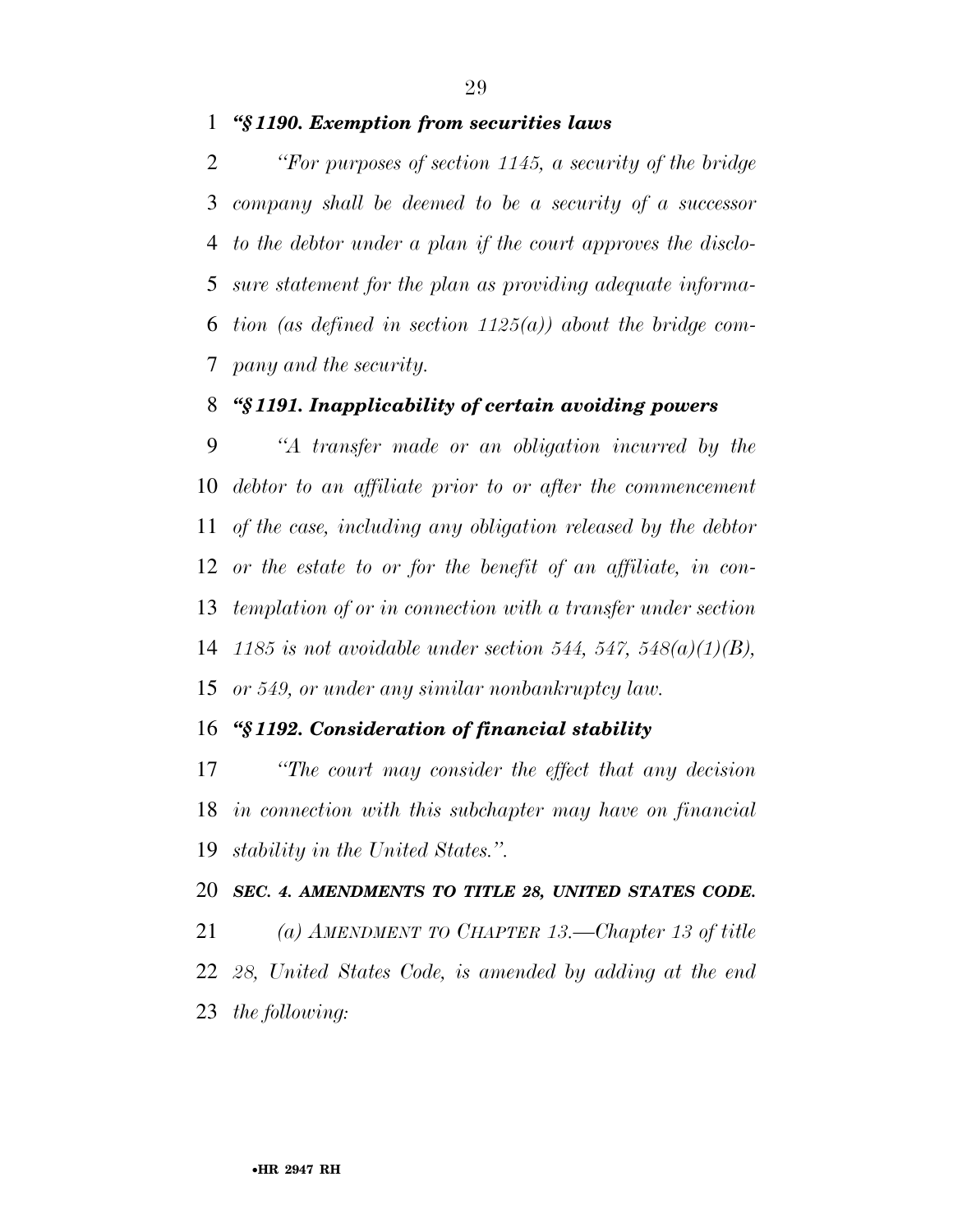*''(a)(1) Notwithstanding section 295, the Chief Justice of the United States shall designate not fewer than 10 bank- ruptcy judges to be available to hear a case under sub- chapter V of chapter 11 of title 11. Bankruptcy judges may request to be considered by the Chief Justice of the United States for such designation.* 

 *''(2) Notwithstanding section 155, a case under sub- chapter V of chapter 11 of title 11 shall be heard under section 157 by a bankruptcy judge designated under para- graph (1), who shall be randomly assigned to hear such case by the chief judge of the court of appeals for the circuit embracing the district in which the case is pending. To the greatest extent practicable, the approvals required under section 155 should be obtained.* 

 *''(3) If the bankruptcy judge assigned to hear a case under paragraph (2) is not assigned to the district in which the case is pending, the bankruptcy judge shall be tempo-rarily assigned to the district.* 

 *''(b) A case under subchapter V of chapter 11 of title 11, and all proceedings in the case, shall take place in the district in which the case is pending.* 

 *''(c) In this section, the term 'covered financial cor- poration' has the meaning given that term in section 101(9A) of title 11.''.*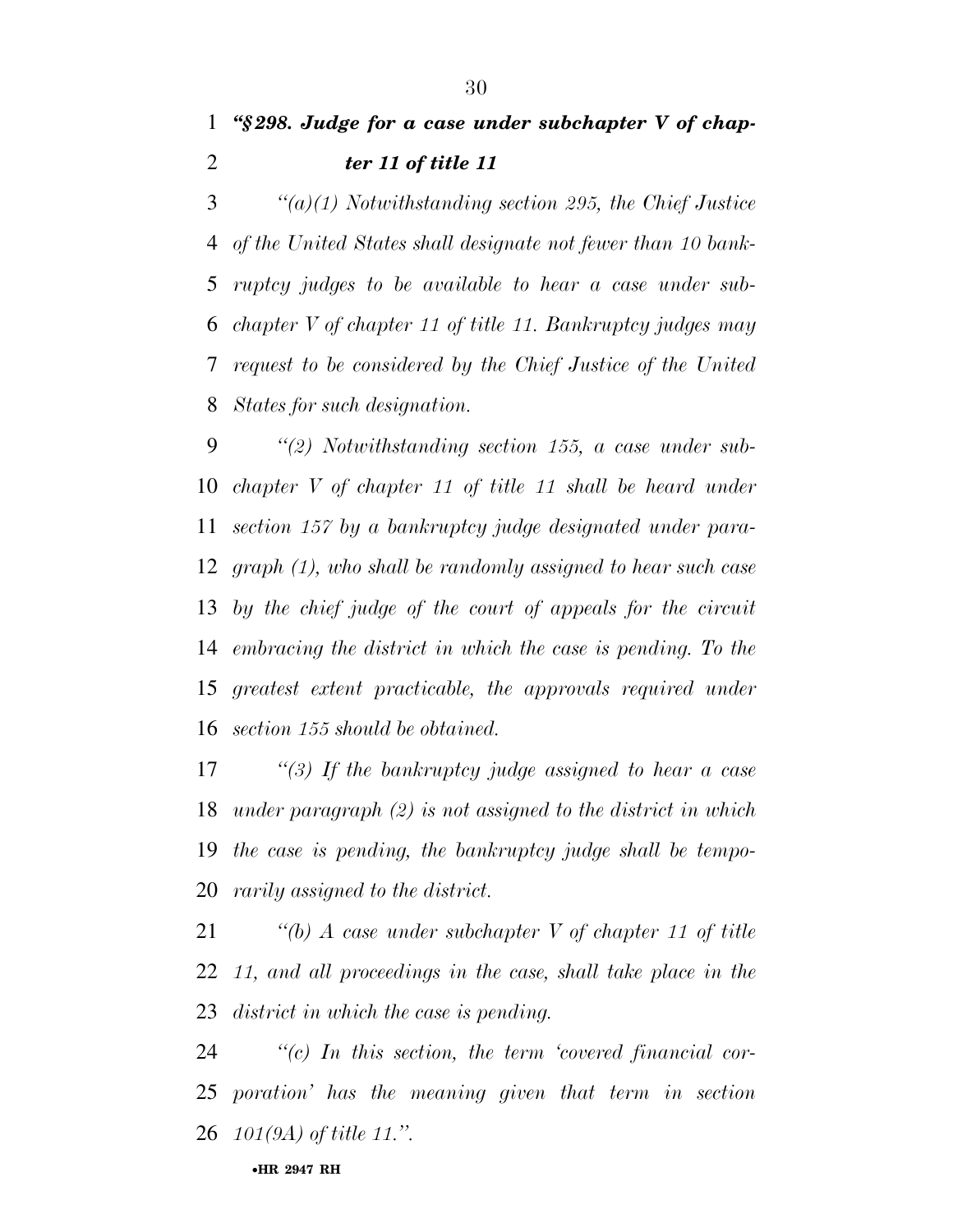*(b) AMENDMENT TO SECTION 1334 OF TITLE 28.—Sec- tion 1334 of title 28, United States Code, is amended by adding at the end the following:* 

 *''(f) This section does not grant jurisdiction to the dis- trict court after a transfer pursuant to an order under sec- tion 1185 of title 11 of any proceeding related to a special trustee appointed, or to a bridge company formed, in con- nection with a case under subchapter V of chapter 11 of title 11.''.* 

 *(c) TECHNICAL AND CONFORMING AMENDMENT.—The table of sections for chapter 13 of title 28, United States* 

 *Code, is amended by adding at the end the following: ''298. Judge for a case under subchapter V of chapter 11 of title 11.''.*